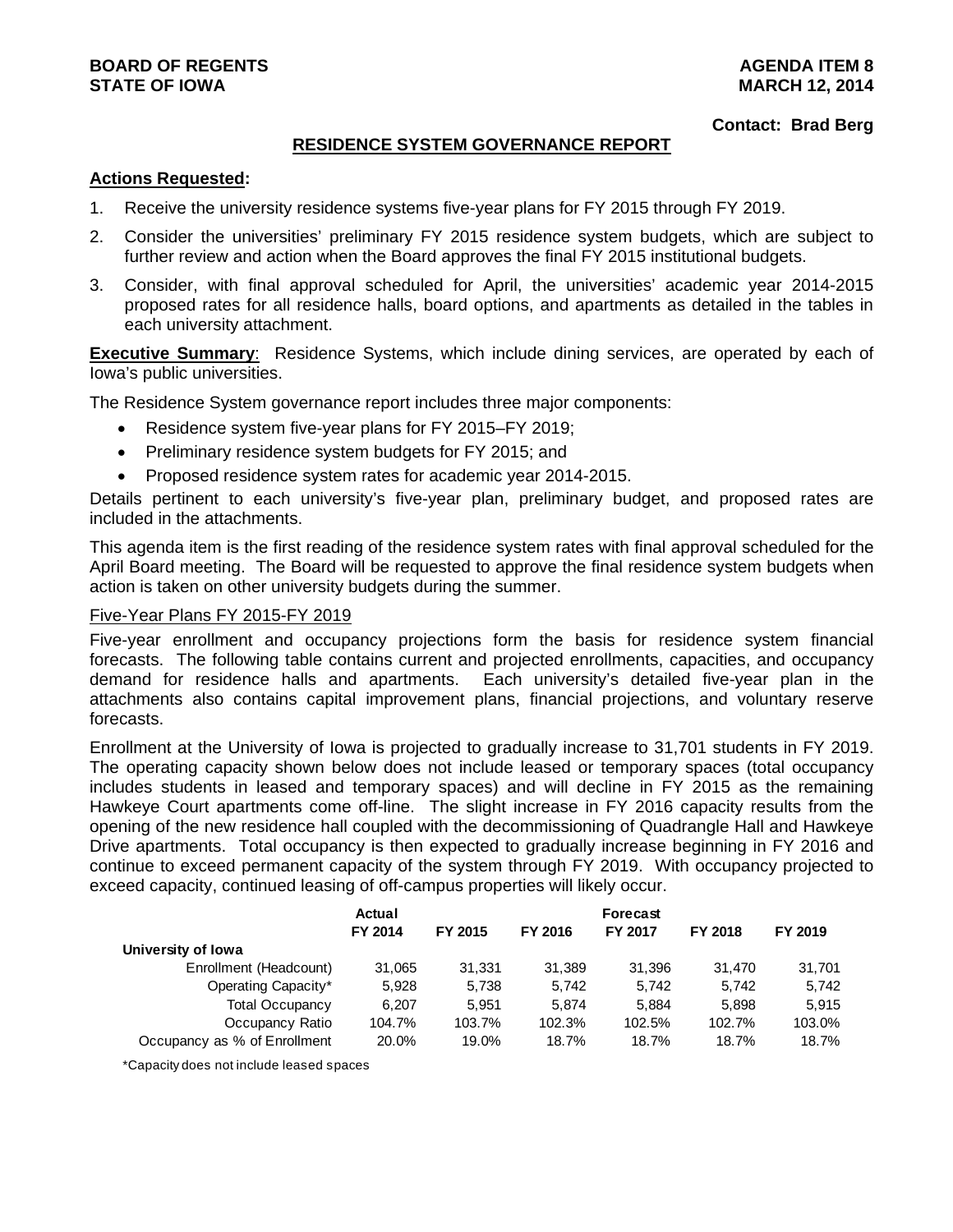Iowa State University projects enrollment to grow to 35,397 students by FY 2019. The projected enrollment growth is expected to increase demand for residence system space to 12,891 students by FY 2019. While capacity amounts below do not include leased or temporary spaces, total occupancy for FY 2015 includes students projected to reside in these spaces. While ISU anticipates additional space will be needed, total occupancy projections in FY 2016 and beyond include only spaces currently owned and operated by the residence system. In February 2014, the Board granted permission to proceed with project planning to construct a new residence hall.

|                              | Actual<br>FY 2014 | FY 2015 | FY 2016 | Forecast<br><b>FY 2017</b> | FY 2018 | FY 2019 |
|------------------------------|-------------------|---------|---------|----------------------------|---------|---------|
|                              |                   |         |         |                            |         |         |
| <b>Iowa State University</b> |                   |         |         |                            |         |         |
| Enrollment (Headcount)       | 33.241            | 34,832  | 34.927  | 35.176                     | 35.276  | 35,397  |
| Operating Capacity*          | 10.458            | 10,959  | 10.959  | 10.959                     | 10,959  | 10,959  |
| <b>Projected Demand</b>      |                   | 12.294  | 12.558  | 12.670                     | 12.765  | 12.891  |
| <b>Total Occupancy</b>       | 11.270            | 12.294  | 11.395  | 11.395                     | 11.395  | 11,395  |
| Occupancy Ratio              | 107.8%            | 112.2%  | 104.0%  | 104.0%                     | 104.0%  | 104.0%  |
| Occupancy as % of Enrollment | 33.9%             | 35.3%   | 32.6%   | 32.4%                      | 32.3%   | 32.2%   |

\*Capacity does not include leased spaces

Enrollment at the University of Northern Iowa is projected to gradually increase to 12,848 students in FY 2019. Total occupancy in the residence system is expected to gradually increase to 94.3% of capacity for FY 2019. With the completion of Panther Village, no significant changes to capacity are currently planned for this time period.

|                              | Actual<br>FY 2014 | FY 2015 | FY 2016 | <b>Forecast</b><br><b>FY 2017</b> | FY 2018 | FY 2019 |
|------------------------------|-------------------|---------|---------|-----------------------------------|---------|---------|
| University of Northern Iowa  |                   |         |         |                                   |         |         |
| Enrollment (Headcount)       | 12.159            | 12.200  | 12.359  | 12.382                            | 12.568  | 12,848  |
| <b>Operating Capacity</b>    | 4.895             | 4.895   | 4.895   | 4.895                             | 4.895   | 4,895   |
| <b>Total Occupancy</b>       | 4.373             | 4.385   | 4.446   | 4.447                             | 4.516   | 4,616   |
| Occupancy Ratio              | 89.3%             | 89.6%   | 90.8%   | 90.8%                             | 92.3%   | 94.3%   |
| Occupancy as % of Enrollment | 36.0%             | 35.9%   | 36.0%   | 35.9%                             | 35.9%   | 35.9%   |

#### Proposed Rates for Academic Year 2014-2015

The residence systems are self-supporting operations that do not receive state-appropriated funds for operations or capital improvements. Each residence system operates in a unique competitive environment with individual capital and operational needs which contribute to rate variations for each system. The bond covenants for each system legally restrict the use of funds for purposes solely within each respective residence system.

The universities provide many different room and board options to students. Detailed FY 2015 room and board rate proposals for each university are contained in the attachments. The universities report the proposed percentage increases for their respective benchmark double room with primary meal plans are as follows:

- 3.46% for SUI
- 1.40% for ISU
- 2.89% for UNI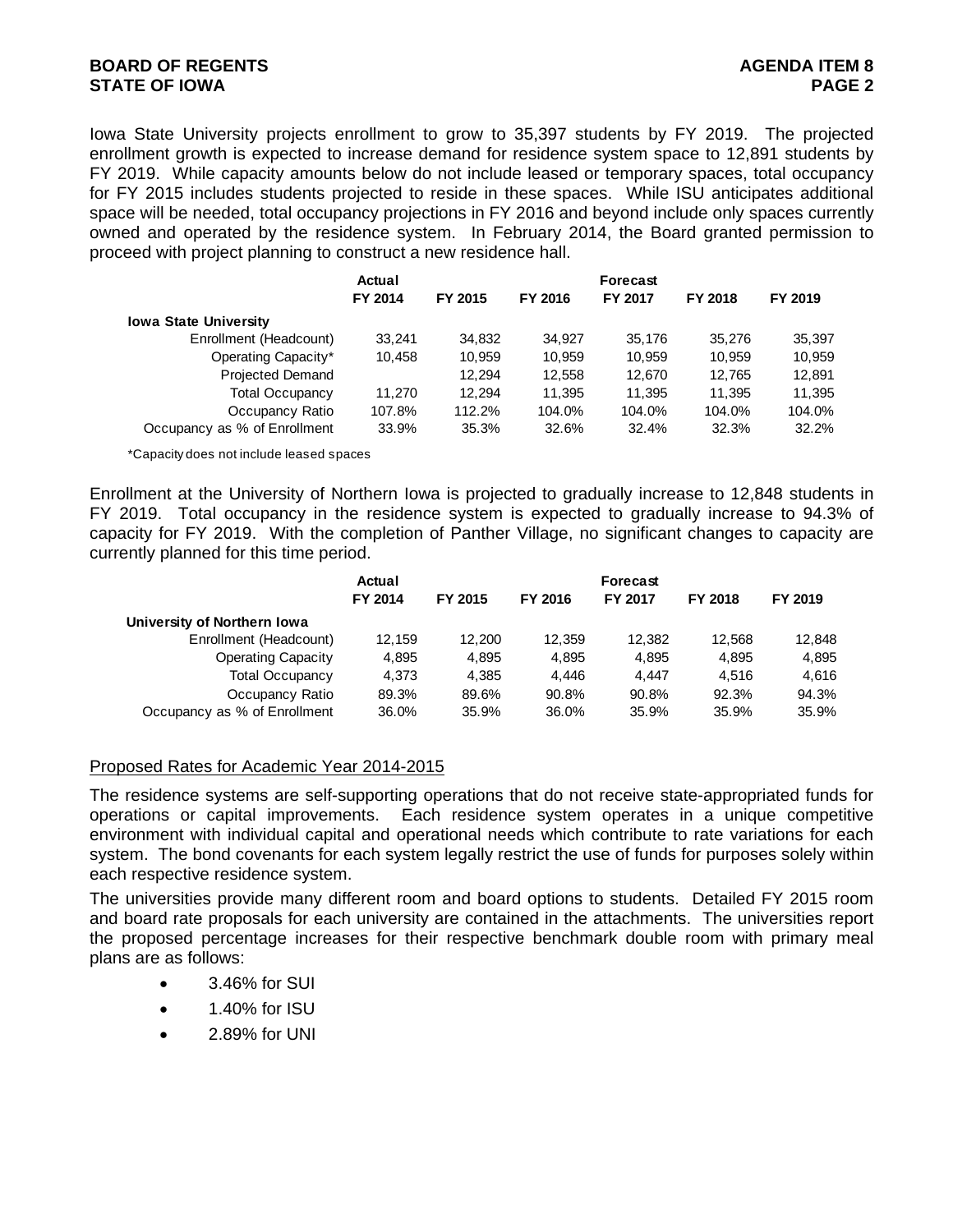## Preliminary FY 2015 Residence System Budget Summary

The FY 2015 budgets were developed considering the expected number of occupants, purchased meal plans, estimated operating cost increases, projected infrastructure improvements, and the debt service requirements of the systems. The following table compares revenues and expenditures from the preliminary FY 2015 budget to FY 2014 estimates and the Board-approved FY 2014 budget

The annual debt service increase at the SUI from the February 2014 bond sale to complete the financing for the new residence hall (to open in FY 2016) results in an expected decrease in FY 2015 net revenue when compared to FY 2014.

ISU's FY 2015 budgeted revenues and expenses exceed FY 2014 largely due to the leasing of additional spaces to meet the occupancy demand. FY 2015 net revenues are projected to be slightly greater than the FY 2014 budget and slightly less than estimates.

Current occupancy at UNI exceeded the FY 2014 budget resulting in additional contract revenues while labor and other costs were lower than expected. Net revenue budgeted for FY 2015 is higher than FY 2014 budget and estimates.

Additional budget detail for each university is provided in the attachments.

|                                    | <b>Current Year</b> |    | <b>Current Year</b> | Next Year        |    |                |    |            |
|------------------------------------|---------------------|----|---------------------|------------------|----|----------------|----|------------|
|                                    | Approved            |    | Revised             | Preliminary      |    | FY 15 to       |    | FY 15 to   |
|                                    | <b>Budget</b>       |    | Estimates           | <b>Budget</b>    |    | FY 14 Est.     |    | FY 14 Bud. |
|                                    | FY 2014             |    | FY 2014             | FY 2015          |    | \$ Change      |    | \$ Change  |
| <b>SUI</b>                         |                     |    |                     |                  |    |                |    |            |
| Gross Revenue                      | \$<br>68,309,504    | \$ | 68,641,929          | \$<br>68,920,197 | \$ | 278,268        | \$ | 610,693    |
| <b>Expenditures for Operations</b> | \$<br>52,639,643    | \$ | 52,468,295          | \$<br>52,038,457 | \$ | (429, 838)     | \$ | (601, 186) |
| Debt Service & Mand Transfers      | \$<br>7,263,750     | \$ | 7,600,377           | \$<br>9,180,555  |    | \$1,580,178    | \$ | 1,916,805  |
| Net Revenue                        | \$<br>8,406,111     | \$ | 8,573,257           | \$<br>7,701,185  | \$ | $(872,072)$ \$ |    | (704, 926) |
| Net Revas % of Gross Rev           | 12.3%               |    | 12.5%               | 11.2%            |    |                |    |            |
| <b>ISU</b>                         |                     |    |                     |                  |    |                |    |            |
| Gross Revenue                      | \$<br>92,756,315    | \$ | 92,343,551          | \$<br>98,428,687 |    | \$6,085,136    | \$ | 5,672,372  |
| <b>Expenditures for Operations</b> | \$<br>68,440,510    | S. | 66,706,609          | \$<br>73,446,455 |    | \$6,739,846    | \$ | 5,005,945  |
| Debt Service & Mand Transfers      | \$<br>13,158,264    | \$ | 12,984,419          | \$<br>13,073,218 | \$ | 88,799         | \$ | (85,046)   |
| Net Revenue                        | \$<br>11,157,541    | \$ | 12,652,523          | \$<br>11,909,014 | \$ | (743, 509)     | \$ | 751,473    |
| Net Revas % of Gross Rev           | 12.0%               |    | 13.7%               | 12.1%            |    |                |    |            |
| <b>UNI</b>                         |                     |    |                     |                  |    |                |    |            |
| Gross Revenue                      | \$<br>36,879,901    | \$ | 37,220,490          | \$<br>38,365,271 |    | \$1,144,781    | \$ | 1,485,370  |
| <b>Expenditures for Operations</b> | \$<br>27,226,419    | \$ | 25,943,042          | \$<br>26,706,577 | \$ | 763,535        | \$ | (519, 842) |
| Debt Service & Mand Transfers      | \$<br>7,099,415     | \$ | 7,099,415           | \$<br>7,079,590  | S  | (19, 825)      | \$ | (19, 825)  |
| Net Revenue                        | \$<br>2,554,067     | \$ | 4,178,033           | \$<br>4,579,104  | \$ | 401,071        | S  | 2,025,037  |
| lNet Revas % of Gross Rev          | 6.9%                |    | 11.2%               | 11.9%            |    |                |    |            |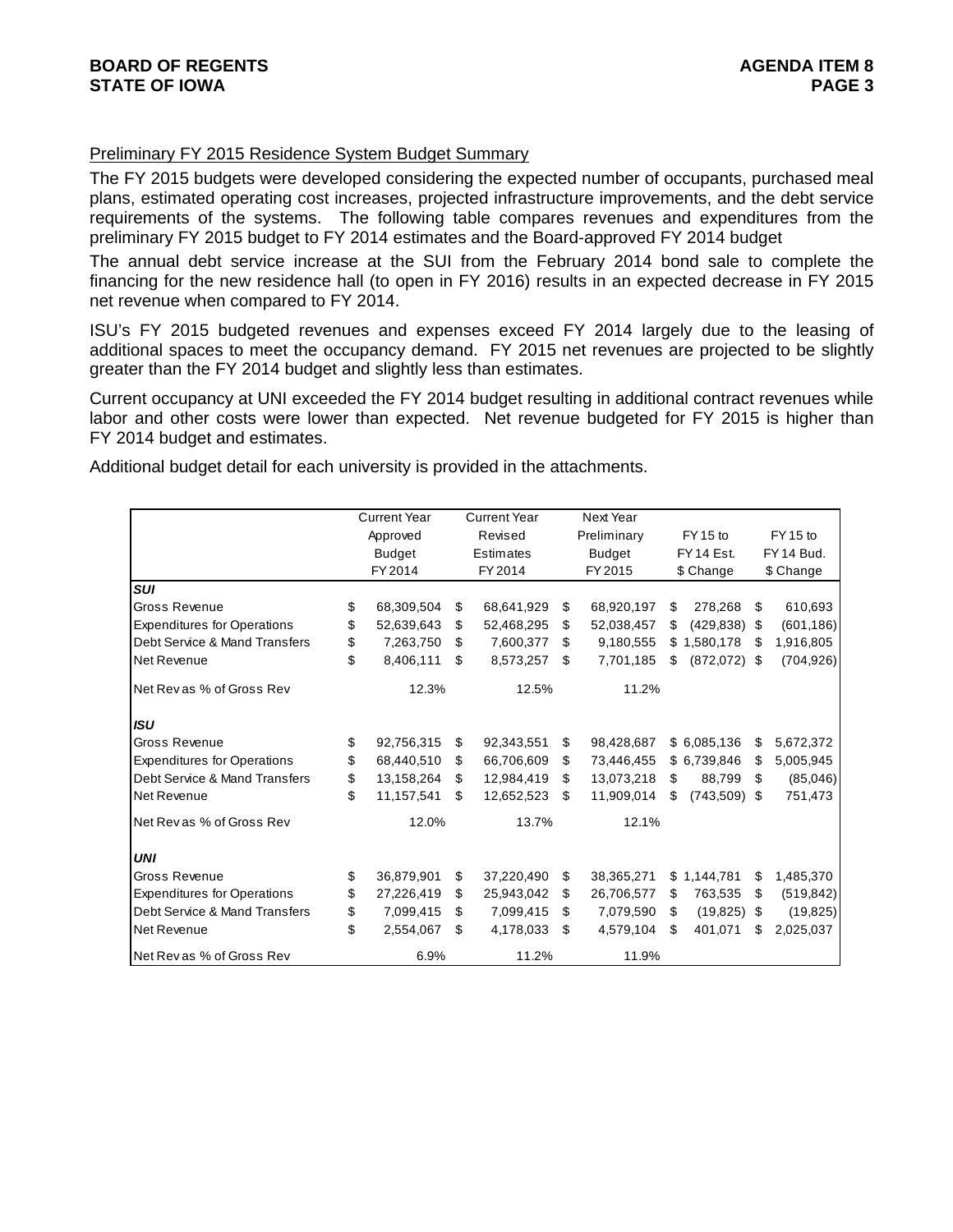# Improvement Fund Transfers

Voluntary reserves are comprised of the revenue, operations and maintenance, improvement, and system funds. The voluntary reserves of the residence systems are essential to provide working capital and security to bondholders should there be unanticipated events which would adversely affect occupancy levels or net revenues. Voluntary reserves are used to pay for capital expenditures and to provide cash flow for fixed expenses during the summer months.

Bond covenants require the Board to approve the transfer of funds to the improvement fund from the system funds. The Regent universities currently anticipate requesting transfers of the following amounts at the April 2014 meeting:

- University of Iowa \$11,176,511
- Iowa State University \$12,300,000
- University of Northern Iowa \$ 3,000,000

#### Fire/Life Safety

The Residence Systems at Iowa's public universities are committed to providing safe and compliant facilities for students, staff, and guests. The universities have worked in conjunction with local fire safety officials, the State Fire Marshal's Office, university public safety offices, and internal health and safety units to train students and staff, establish policies, perform fire drills, and update, implement and maintain fire safety best practices. Specific fire safety information for each university is contained in the attachments.

#### Living Learning Communities

Living Learning Communities (LLC) connect students with common goals or interests and are part of each university's commitment to student success. Each of the three Regent universities offers numerous LLC options, many of which have a residential component, to students to enhance the college experience and provide a network of peers within the university. Some LLCs have a connection to a specific major, while others focus on topics of interest. Research shows students participating in LLCs are more likely to stay in college, earn a higher GPA, and experience a greater degree of satisfaction with their overall college experience. Specific information regarding LLC activities on each university campus is available in the Board Office.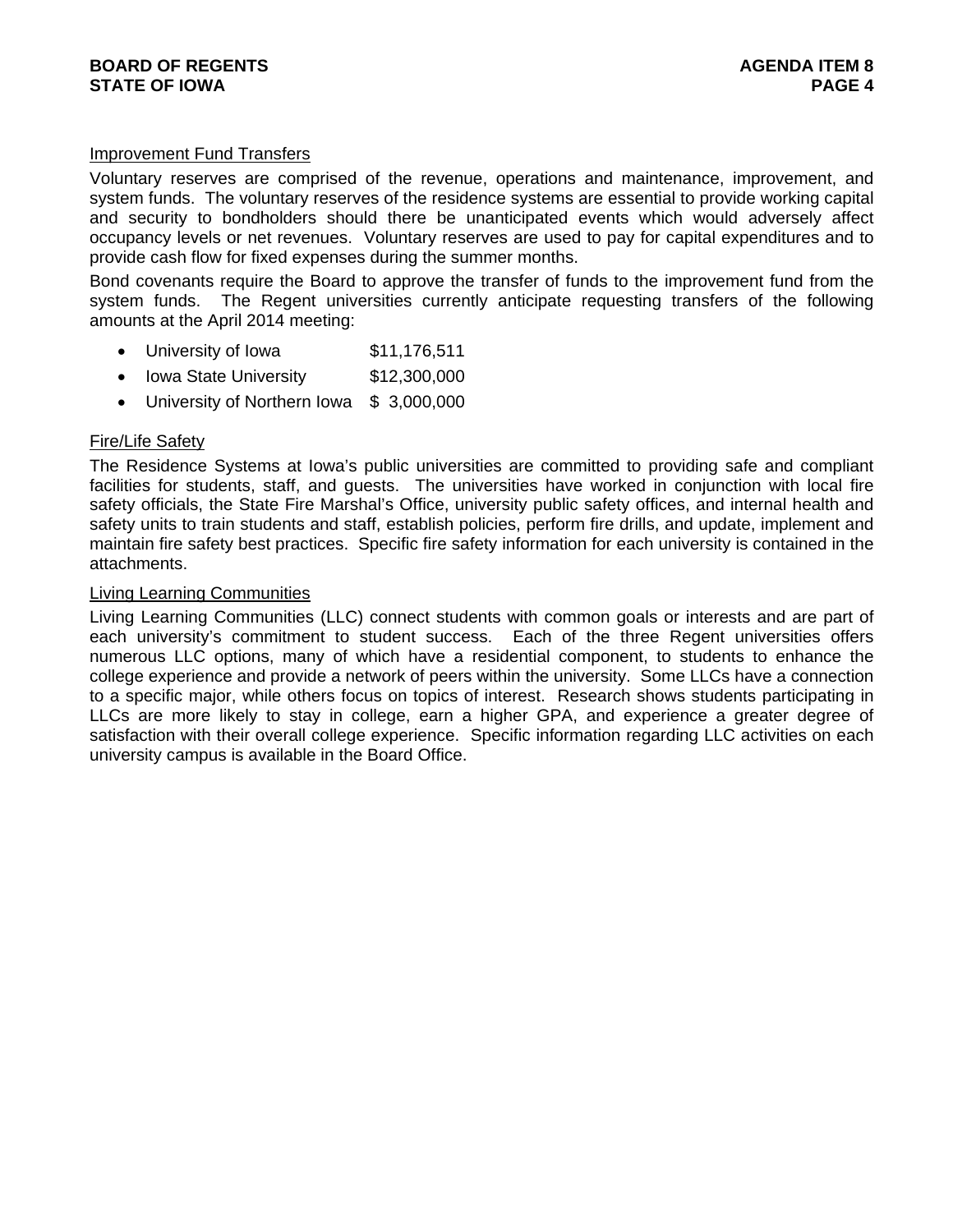## **UNIVERSITY OF IOWA UNIVERSITY HOUSING & DINING**

In March 2012, the Board approved the budget and financing plan for the construction of the West Campus Residence Hall to provide housing for approximately 501 students beginning in Fall 2015. Completion of the project is expected in May 2015. In August 2012, the Board approved the sale of \$29.0 million of Dormitory Revenue Bonds to partially fund the project. A second bond issue of \$27.9 million was approved in February 2014.

Quadrangle Hall is located along the west end of the west campus and is the site for a new academic building. The long term facilities plan includes the Quadrangle being razed once the new residence hall is operational. To replace the 366 beds in Quadrangle and to limit the number of off-campus facilities leased, University Housing and Dining (UH&D) is investigating construction of another residence hall. The impact of a potential new residence hall is not reflected in the Five-Year Plan since discussions are preliminary.

Five–Year Plan – page 7

- As mentioned above, the opening of a new residence hall in Fall 2015 will add 501 beds which are partially offset by the loss of 366 beds at Quadrangle Hall resulting in 135 additional beds for undergraduate students. Depending on first-year enrollments and retention rates in the forecasted years, UH&D will likely need to continue leasing off-campus properties.
- The University is working with Balfour Beatty Campus Solutions to replace Hawkeye Court apartments as approved by the Board in March 2013. The current capacity of University Apartments (primarily graduate student housing) is 347 units, after 247 Hawkeye Court units were razed last summer. At the conclusion of the 2013-14 lease period, the remaining 180 Hawkeye Court units will no longer be rented and the 167 units at Hawkeye Drive will remain operational for one additional year.
- Voluntary reserve balances, expected to be \$14.7 million on June 30, 2014, are projected to gradually decline with the additional annual debt service for the new residence hall. Spending from reserves will average approximately \$10 million per year over the next five years (excludes new construction) to minimize deferred maintenance and fund projects in the master plan.
- Improvement projects to be funded from reserves include installation of a fire suppression system in Hillcrest (after which time all residence halls will be equipped with fire detection and suppression systems), a series of restroom renovations, and improvements to lounge space and student living areas.
- The flood of 2008 greatly impacted Mayflower Residence Hall. UH&D continues to work with Iowa Homeland Security, University Risk Management, and Facilities Management to protect Mayflower from future flooding. A flood mitigation project began in August 2013 to provide a flood wall on the west side of Mayflower and additional drainage on the east side. Mechanical systems in the basement will not be moved and a permanent convenience store will replace the temporary one that has been in operation since 2009. The projected is scheduled to be completed in late 2014.

#### FY 2015 Preliminary Budget – page 8

 New first-time freshman from high school remain the primary occupants of the residence halls. Based on admissions indicators and housing application numbers received to date, a class size of 4,400-4,500 new first-time freshmen is currently projected for Fall 2014. To accommodate demand in excess of capacity, UH&D will continue to provide off-campus space for returning students in non-traditional housing to ensure that the main campus traditional rooms are available for first year students. For Fall 2014, UH&D will continue to lease Centerstone Apartments and Campusview Apartments due their close proximity to campus while the lease for Hawks Ridge Apartments will not be renewed.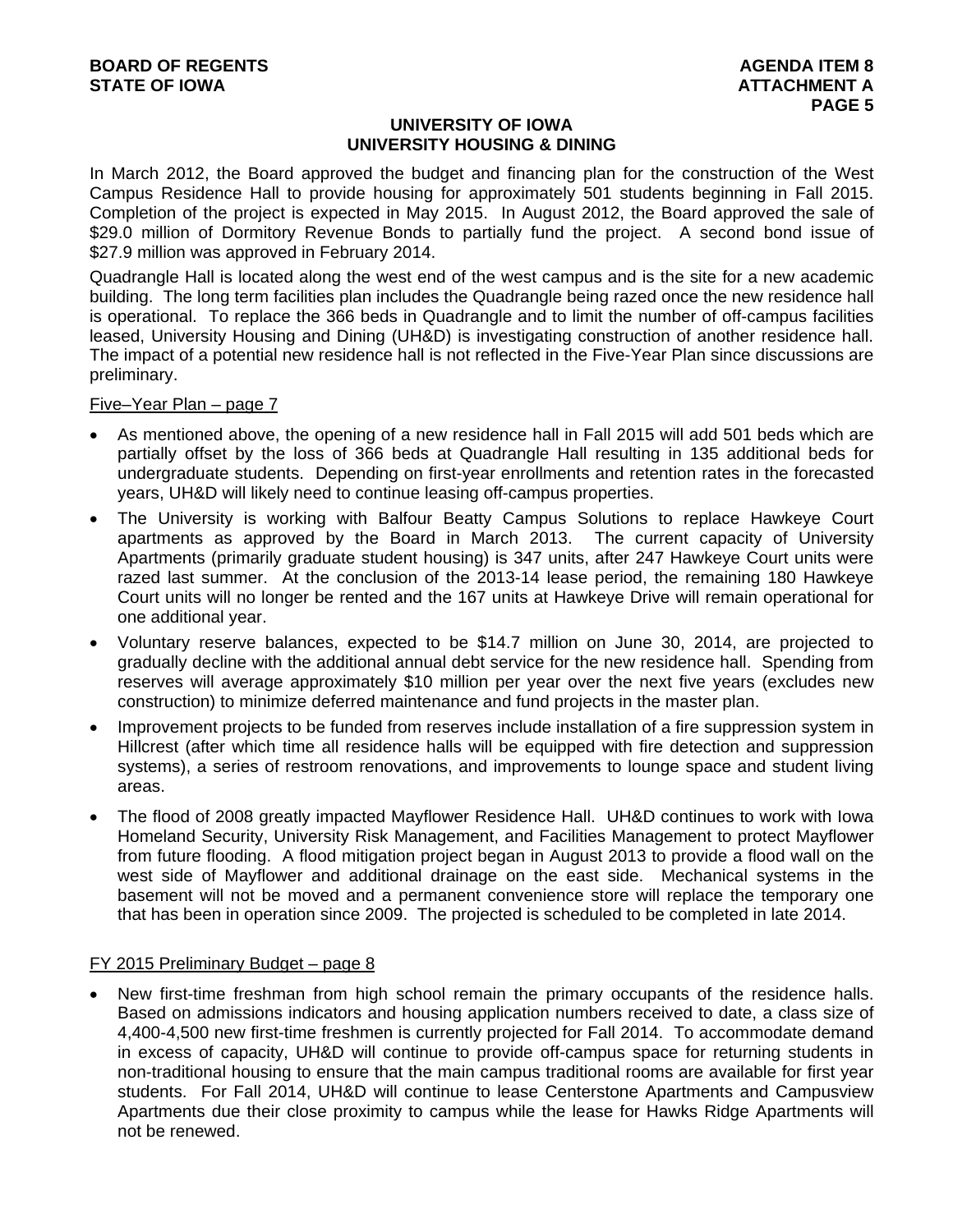# **BOARD OF REGENTS AGENERAL LIGHT CONSUMING A SERIES AGENDA ITEM 8 STATE OF IOWA ATTACHMENT A**

# **PAGE 6**

- For FY 2015, a 3.5% overall rate increase is proposed for the residence halls. The proposed rates are calculated based on estimated operating costs, infrastructure improvement costs, and the debt service requirements of the system. All proposed FY 2015 rates for each room and board option are provided beginning on page 9. The proposed price increase for the benchmark double room with the primary meal plan (Black) is \$299 (3.46%) when compared to the current year. No rate increases are planned for the remaining Hawkeye Drive apartments.
- The FY 2015 preliminary budget was compiled using the proposed rates, expected occupancy, and cost projections. The preliminary FY 2015 budget projects net revenues from operations of \$16.9 million, \$0.7 million greater than FY 2014 estimates. Debt service for FY 2015 is projected to increase \$1.6 million due to debt service on the new residence hall. Bond covenants establish a minimum debt service coverage ratio of 135%, i.e. net revenues must be at least 1.35 times the annual debt service. Including the additional debt service, the FY 2015 debt service coverage ratio is expected to be 197%.
- UH&D implemented new meal plans for FY 2014 based on semester "block" meals rather than plans that limited the number of meals each week. A new Sunday evening meal was also made available. The summer of 2014 will be the first summer these block plans will be offered. The proposed rates for the summer meal plans are on page 10.
- The current outstanding bond principal is \$91.5 million and includes the \$27.9 million Dormitory Revenue Bond issue sold in February 2014. The annual debt service included in the FY 2015 preliminary budget is \$8.6 million.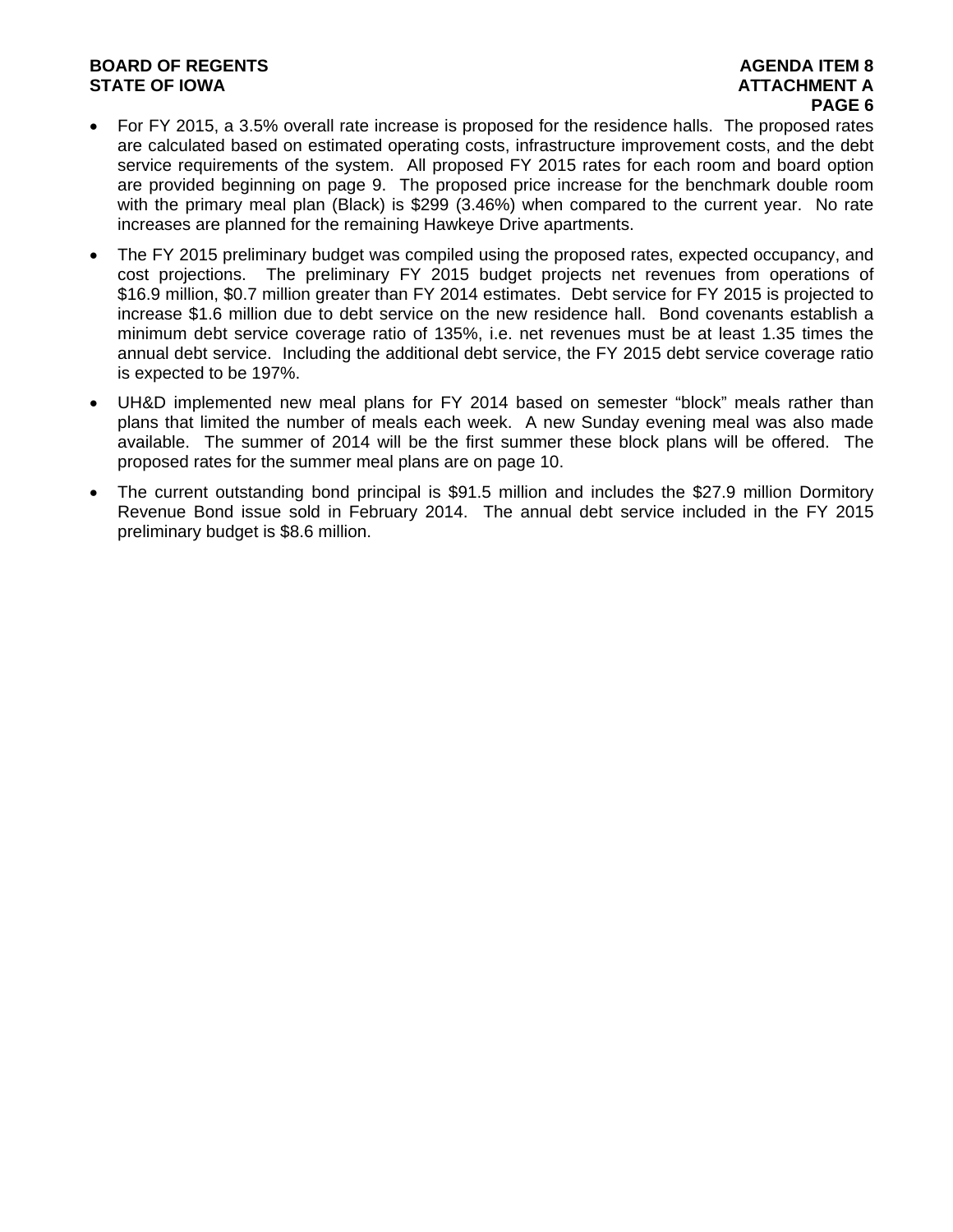# **BOARD OF REGENTS**<br> **BOARD OF REGENTS**<br> **STATE OF IOWA**<br> **ATTACHMENT A**

# **University of Iowa's Five Year Plan Summary University Housing**

(Dollars in Thousands)

|                                                         | Actual       | Estimated    | Proposed     |              | <b>Constant Dollars</b> |              |              |
|---------------------------------------------------------|--------------|--------------|--------------|--------------|-------------------------|--------------|--------------|
|                                                         | FY 13        | FY 14        | FY 15        | FY 16        | FY 17                   | FY 18        | FY 19        |
|                                                         |              |              |              |              |                         |              |              |
| 1 - ENROLLMENT & OCCUPANCY                              |              |              |              |              |                         |              |              |
| (a) Fall Enrollment Head Count                          | 31,498       | 31,065       | 31,331       | 31,389       | 31,396                  | 31,470       | 31,701       |
| Residence Hall Housing                                  |              |              |              |              |                         |              |              |
| (b) Current Operating Capacity (# of beds) <sup>1</sup> | 5,631        | 5,581        | 5,571        | 5,742        | 5,742                   | 5,742        | 5,742        |
| (c) Occupancy                                           | 6,001        | 5,868        | 5,787        | 5,874        | 5,884                   | 5,898        | 5,915        |
| (d) Occupancy Ratio                                     | 106.6%       | 105.1%       | 103.9%       | 102.3%       | 102.5%                  | 102.7%       | 103.0%       |
| <b>Apartment Housing</b>                                |              |              |              |              |                         |              |              |
| (e) Current Operating Capacity (Units)                  | 595          | 347          | 167          |              |                         |              |              |
| (f) Units Occupied                                      | 565          | 339          | 164          |              |                         |              |              |
| (g) Occupancy Ratio                                     | 95.0%        | 97.7%        | 98.2%        |              |                         |              |              |
| 2 - CAPITAL IMPROVEMENTS & REPAIRS                      |              |              |              |              |                         |              |              |
| (a) Improvements from Bond Proceeds                     | \$<br>8,022  | \$<br>19,478 | \$<br>14,000 | \$<br>13,500 | \$                      | \$           | \$           |
| (b) Improvements from Voluntary Reserves                | 3,988        | 12,690       | 10,663       | 9,999        | 10,646                  | 9,991        | 9,232        |
| (c) Repairs from Current Revenues                       | 3,091        | 3,084        | 2,902        | 2,995        | 3,070                   | 3,147        | 3,225        |
| (d) Gross Square Feet Maintained (000's)                | 2,221        | 2,068        | 1,956        | 1,935        | 1,935                   | 1,935        | 1,935        |
| 3 - OPERATING REVENUES & EXPENDITURES                   |              |              |              |              |                         |              |              |
| (a) Total Revenues                                      | \$<br>65,974 | \$<br>68,642 | \$<br>68,920 | \$<br>71,416 | \$<br>72,726            | \$<br>74,059 | \$<br>75,439 |
| (b) Less Expenditures (Excluding Univ O.H.)             | 50,624       | 52,468       | 52,038       | 53,242       | 54,573                  | 55,937       | 57,335       |
| (c) Net Operating Revenues                              | 15,350       | 16,174       | 16,882       | 18,174       | 18,153                  | 18,122       | 18,104       |
| (d) Less Mandatory Transfers                            | 600          | 600          | 600          | 600          | 600                     | 600          | 600          |
| (e) Less Debt Service                                   | 5,369        | 7,000        | 8,581        | 8,563        | 8,420                   | 8,384        | 8,379        |
| (f) Net to Voluntary Reserves                           | \$<br>9,381  | \$<br>8,574  | \$<br>7,701  | \$<br>9,011  | \$<br>9,133             | \$<br>9,138  | \$<br>9,125  |
|                                                         |              |              |              |              |                         |              |              |
| 4 - VOLUNTARY (UNRESTRICTED) RESERVES                   |              |              |              |              |                         |              |              |
| (a) Beginning Balance                                   | \$<br>13,336 | \$<br>18,729 | \$<br>14,688 | \$<br>11,703 | \$<br>10,668            | \$<br>9,095  | \$<br>8,169  |
| (b) Add Mandatory Transfers from (3d)                   | 600          | 600          | 600          | 600          | 600                     | 600          | 600          |
| (c) Add Net to Voluntary Reserves from (3f)             | 9,381        | 8,574        | 7,701        | 9,011        | 9,133                   | 9,138        | 9,125        |
| (d) Less Improvements (2b) & Other Costs                | 4,588        | 13,215       | 11,286       | 10,646       | 11,306                  | 10,664       | 9,919        |
| (e) Year-End Balance                                    | \$<br>18,729 | \$<br>14,688 | \$<br>11,703 | \$<br>10,668 | \$<br>9,095             | \$<br>8,169  | \$<br>7,975  |

<sup>1</sup> Capacity does not include leased spaces. Occupancy includes students residing in leased spaces.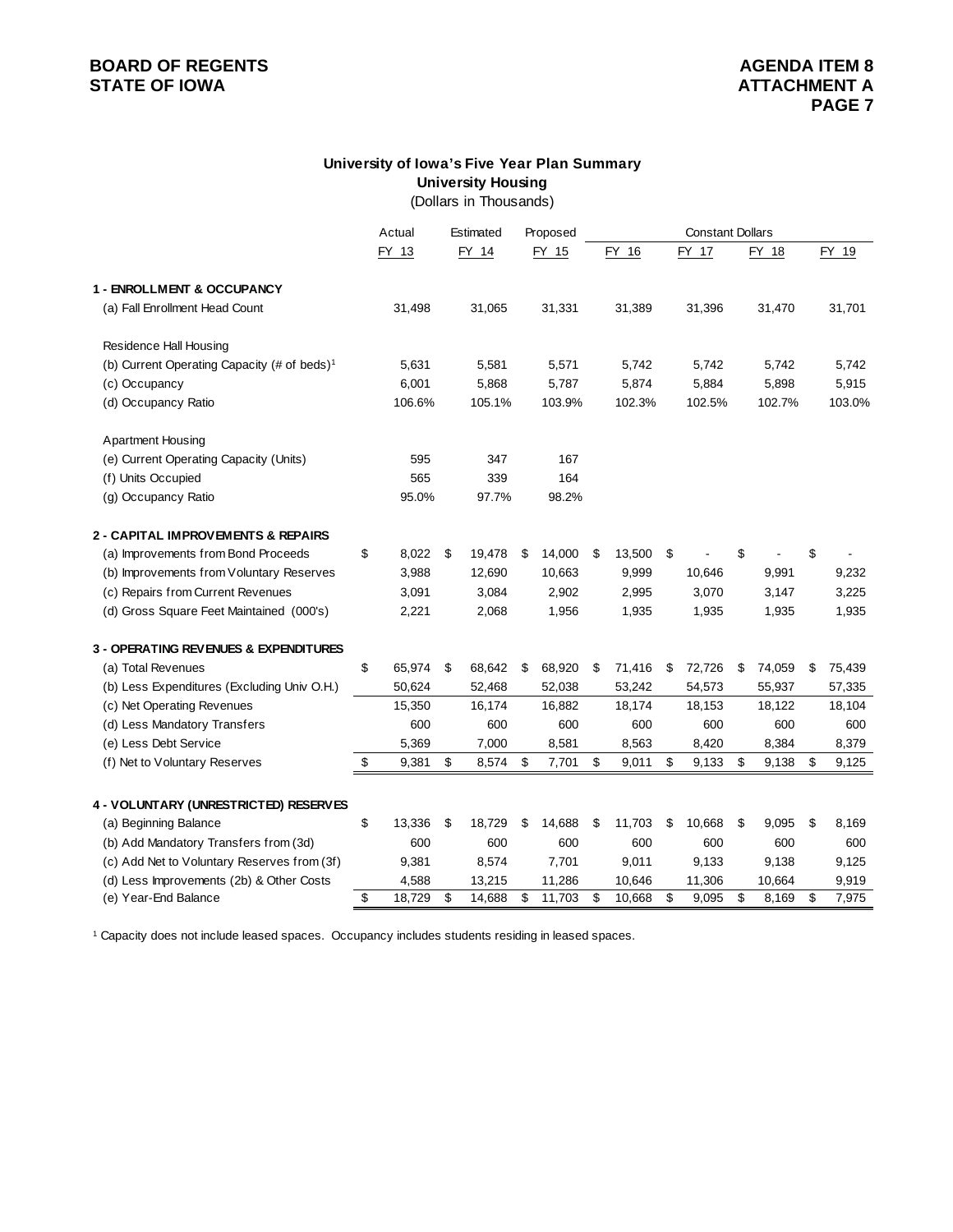# **BOARD OF REGENTS**<br> **BOARD OF REGENTS**<br> **STATE OF IOWA**<br> **ATTACHMENT A**

# **University of Iowa University Housing Preliminary Budget 2014-15**

|                                              | Approved |               |    | <b>Revised</b> |                  | Proposed                |               |  |
|----------------------------------------------|----------|---------------|----|----------------|------------------|-------------------------|---------------|--|
|                                              |          | <b>Actual</b> |    | <b>Budget</b>  | Estimate         |                         | <b>Budget</b> |  |
|                                              |          | 2012-13       |    | 2013-14        | 2013-14          |                         | 2014-15       |  |
| <b>OPERATIONS</b>                            |          |               |    |                |                  |                         |               |  |
| Revenues                                     | \$       | 65,973,805    | \$ | 68,309,504     | \$<br>68,641,929 | \$                      | 68,920,197    |  |
| <b>Expenditures for Operations</b>           |          | 50,624,106    |    | 52,639,643     | 52,468,295       |                         | 52,038,457    |  |
| Net Revenues                                 |          | 15,349,699    |    | 15,669,861     | 16,173,634       |                         | 16,881,740    |  |
| % of Revenues                                |          | 23.3%         |    | 22.9%          | 23.6%            |                         | 24.5%         |  |
| Debt Service (due July 1)                    |          | 5,369,285     |    | 6,663,750      | 7,000,377        |                         | 8,580,555     |  |
| Mandatory Transfers                          |          | 600,000       |    | 600,000        | 600,000          |                         | 600,000       |  |
| Net After Debt Service & Mandatory Transfers | \$       | 9,380,414     | \$ | 8,406,111      | \$<br>8,573,257  | $\sqrt[6]{\frac{1}{2}}$ | 7,701,185     |  |
| % of Revenues                                |          | 14.2%         |    | 12.3%          | 12.5%            |                         | 11.2%         |  |
| Debt Service Coverage Ratio                  |          | 286%          |    | 235%           | 231%             |                         | 197%          |  |
| University Overhead Payment                  | \$       | 599,760       | \$ | 524,700        | \$<br>524,700    | \$                      | 623,286       |  |
| <b>FUND BALANCES (June 30)</b>               |          |               |    |                |                  |                         |               |  |
| Operation & Maintenance Fund                 | \$       | 1,000,000     | \$ | 1,000,000      | \$<br>1,000,000  | \$                      | 1,000,000     |  |
| Improvement Fund                             |          | 13,220,697    |    | 9,152,438      | 10,662,825       |                         | 9,999,000     |  |
| System Fund                                  |          | 4,508,096     |    | 3,222,959      | 3,024,634        |                         | 703,533       |  |
| Subtotal--Voluntary Reserves                 |          | 18,728,793    |    | 13,375,397     | 14,687,459       |                         | 11,702,533    |  |
| <b>Bond Reserve Fund</b>                     |          | 6,146,523     |    | 6,150,195      | 8,069,098        |                         | 8,069,098     |  |
| <b>Bond Construction Fund</b>                |          | 18,149,186    |    | 2,000,000      | 24,000,000       |                         | 10,000,000    |  |
| Subtotal--Mandatory Reserves                 |          | 24,295,709    |    | 8,150,195      | 32,069,098       |                         | 18,069,098    |  |
| <b>Total Fund Balances (June 30)</b>         | \$       | 43,024,502    | \$ | 21,525,592     | \$<br>46,756,557 | \$                      | 29,771,631    |  |
| REVENUES AND EXPENDITURES DETAIL             |          |               |    |                |                  |                         |               |  |
| <b>Revenues</b>                              |          |               |    |                |                  |                         |               |  |
| Contracts                                    | \$       | 54,215,230    | \$ | 55,894,136     | \$<br>55,902,054 | \$                      | 56,160,884    |  |
| <b>Interest</b>                              |          | 616,909       |    | 616,589        | 760,001          |                         | 779,227       |  |
| Other Income                                 |          | 11,141,666    |    | 11,798,779     | 11,979,874       |                         | 11,980,086    |  |
| <b>Total Revenues</b>                        | \$       | 65,973,805    | \$ | 68,309,504     | \$<br>68,641,929 | \$                      | 68,920,197    |  |
| <b>Expenditures for Operations</b>           |          |               |    |                |                  |                         |               |  |
| Salaries, Wages & Benefits                   | \$       | 22,957,558    | \$ | 23,467,502     | \$<br>23,351,627 | \$                      | 23,739,708    |  |
| Cost of Food or Goods Sold                   |          | 8,843,924     |    | 9,335,438      | 9,264,344        |                         | 9,542,274     |  |
| Other Operating Expense                      |          | 9,383,400     |    | 10,528,832     | 10,611,075       |                         | 9,606,583     |  |
| <b>Utilities</b>                             |          | 6,347,789     |    | 6,036,583      | 6,156,839        |                         | 6,248,192     |  |
| Repairs & Maintenance                        |          | 3,091,435     |    | 3,271,288      | 3,084,410        |                         | 2,901,700     |  |
| <b>Total Expenditures</b>                    | \$       | 50,624,106    | \$ | 52,639,643     | \$<br>52,468,295 | \$                      | 52,038,457    |  |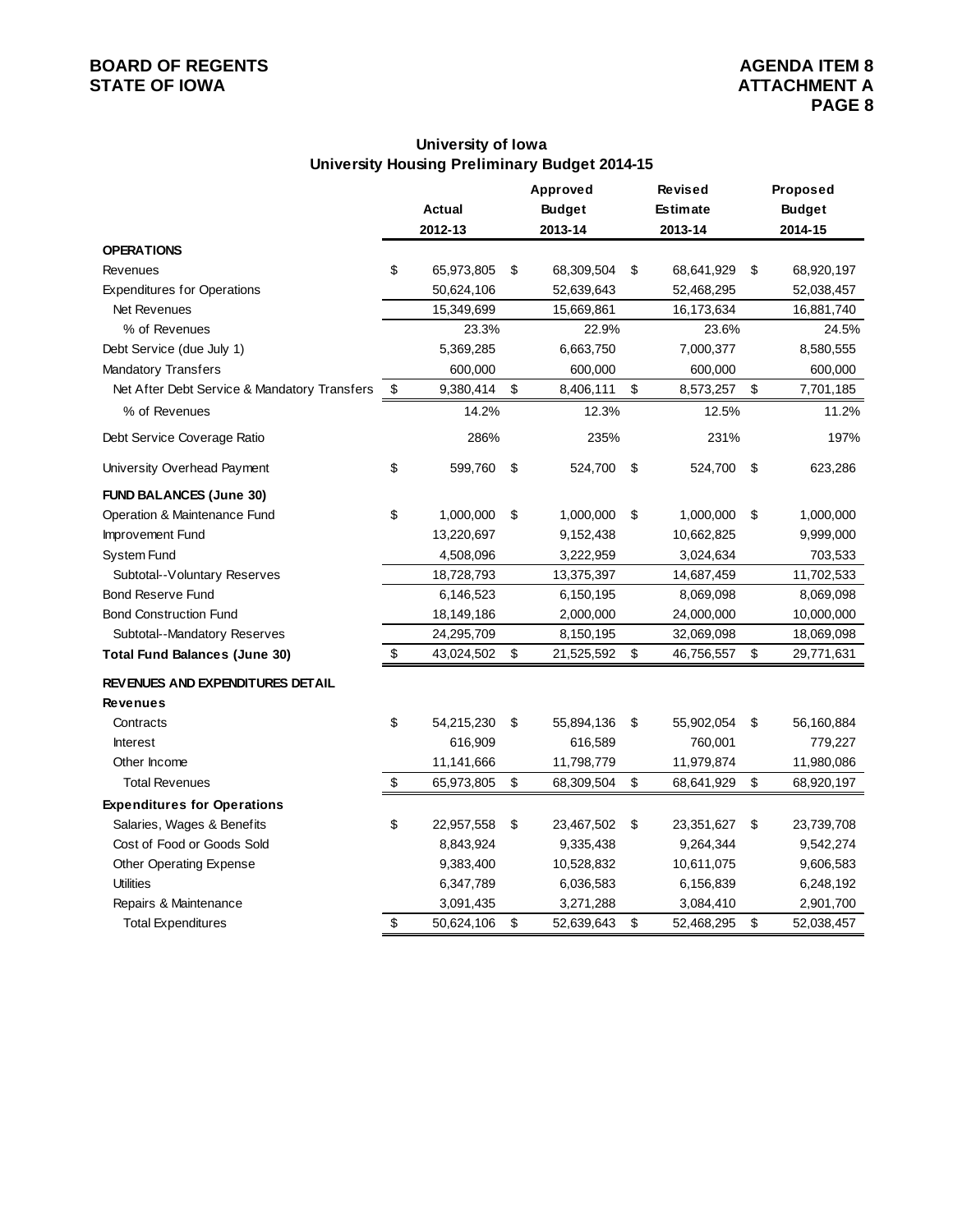|                                                                      | <b>Current</b> | <b>Proposed</b> | <b>Proposed</b> |                      |  |  |  |  |
|----------------------------------------------------------------------|----------------|-----------------|-----------------|----------------------|--|--|--|--|
|                                                                      | $(2013-14)$    | $(2014-15)$     |                 | <b>Rate Increase</b> |  |  |  |  |
| <b>Residence Halls Academic Year 2014-15</b>                         | Rates          | Rates           | <b>Amount</b>   | <b>Percent</b>       |  |  |  |  |
| Single                                                               | \$6,966        | \$7,279         | \$313           | 4.49%                |  |  |  |  |
| Single with Air                                                      | 7,803          | 8,154           | 351             | 4.50%                |  |  |  |  |
| Single with Air & Shared Bath                                        | 9,224          | 9,639           | 415             | 4.50%                |  |  |  |  |
| Single with Bath                                                     | 9,809          | 10,152          | 343             | 3.50%                |  |  |  |  |
| Single with Bath & Air                                               | 10,646         | 11,125          | 479             | 4.50%                |  |  |  |  |
| Double                                                               | 5,698          | 5,897           | 199             | 3.49%                |  |  |  |  |
| Double with Air                                                      | 6,116          | 6,339           | 223             | 3.65%                |  |  |  |  |
| Double with Air & Shared Bath                                        | 6,825          | 7,074           | 249             | 3.65%                |  |  |  |  |
| Double with Bath                                                     | 7,116          | 7,365           | 249             | 3.50%                |  |  |  |  |
| Double with Bath & Air                                               | 7,534          | 7,809           | 275             | 3.65%                |  |  |  |  |
| Double with Kitchen, Bath & Air                                      | 7,894          | 8,170           | 276             | 3.50%                |  |  |  |  |
| <b>Triple</b>                                                        | 4,926          | 5,098           | 172             | 3.49%                |  |  |  |  |
| Triple with Air                                                      | 5,204          | 5,386           | 182             | 3.50%                |  |  |  |  |
| Triple with Bath & Air                                               | 6,148          | 6,372           | 224             | 3.64%                |  |  |  |  |
| Triple Suite with Kitchen, Bath & Air                                | 7,055          | 7,313           | 258             | 3.66%                |  |  |  |  |
| Quad                                                                 | 4,353          | 4,512           | 159             | 3.65%                |  |  |  |  |
| Quad Suite with Kitchen, Bath & Air                                  | 5,951          | 6,168           | 217             | 3.65%                |  |  |  |  |
| Mayflower Single with Kitchen, Bath & Air                            | 9,505          | 9,714           | 209             | 2.20%                |  |  |  |  |
| Mayflower Double with Kitchen, Bath & Air                            | 6,967          | 7,120           | 153             | 2.20%                |  |  |  |  |
| Parklawn Double with Kitchen, Bath & Air                             | 7,184          | 7,435           | 251             | 3.49%                |  |  |  |  |
| Parklawn Suite with Kitchen, Bath & Air                              | 7,754          | 8,025           | 271             | 3.49%                |  |  |  |  |
| Centerstone Shared 1-Bedroom                                         | 7,480          | 7,847           | 367             | 4.91%                |  |  |  |  |
| Centerstone 5-Bedroom                                                | 7,920          | 8,308           | 388             | 4.90%                |  |  |  |  |
| CampusView 3- or 4-Bedroom                                           | 7,920          | 8,308           | 388             | 4.90%                |  |  |  |  |
| <b>Temporary Housing (daily rate)</b>                                | \$10           | \$10            |                 |                      |  |  |  |  |
| ** All room rates include \$200 Hawkeye Dollars (\$100 per semester) |                |                 |                 |                      |  |  |  |  |
| <b>Application Fee (one-time)</b>                                    | \$75           | \$75            |                 |                      |  |  |  |  |
| <b>Board Rates</b>                                                   |                |                 |                 |                      |  |  |  |  |
| Gold (Unlimited)                                                     | \$3,250        | \$3,375         | 125             | 3.85%                |  |  |  |  |
| Black (220 per semester) *                                           | 2,950          | 3,050           | 100             | 3.39%                |  |  |  |  |
| Hawkeye (75 per semester)                                            | 1,325          | 1,365           | 40              | 3.02%                |  |  |  |  |
| * Standard board plan                                                |                |                 |                 |                      |  |  |  |  |
| University Apartments (monthly rates effective 6/1/2014)             |                |                 |                 |                      |  |  |  |  |
| Hawkeye Court 1 Bedroom                                              | \$495          | \$495           |                 |                      |  |  |  |  |
| Hawkeye Court 2 Bedroom                                              | 540            | 540             |                 |                      |  |  |  |  |
| Hawkeye Drive 2 Bedroom                                              | 625            | 625             |                 |                      |  |  |  |  |
| Staff & Faculty (Additional)                                         | 50             | 50              |                 |                      |  |  |  |  |

#### **The University of Iowa Residence System Rates--Proposed Rate Schedule for 2014-15**

Note: The "Double" room with the "Black" meal plan is the standard rate used for comparative purposes.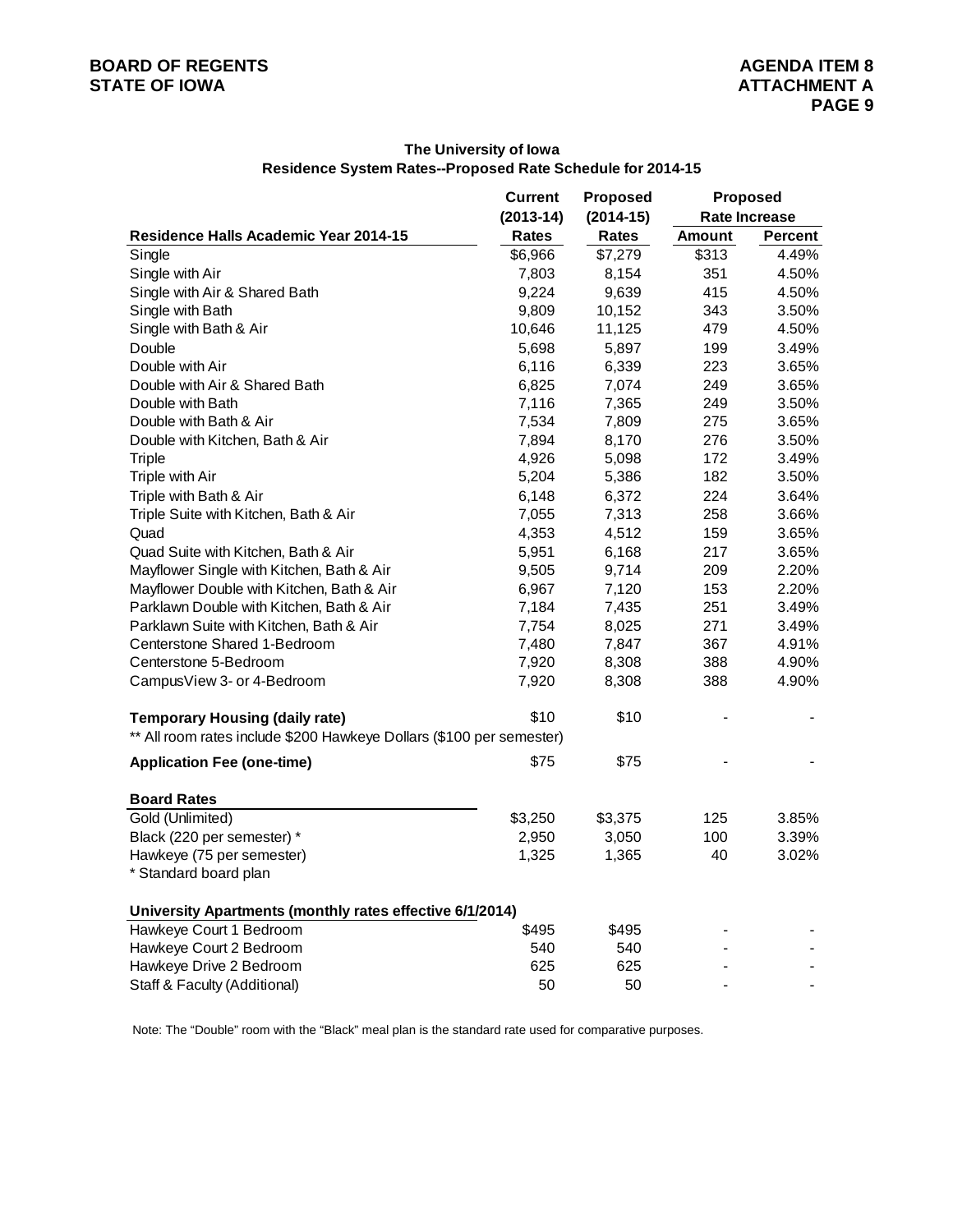# **BOARD OF REGENTS**<br> **BOARD OF REGENTS**<br> **STATE OF IOWA**<br> **ATTACHMENT A**

|                                           | <b>Current</b> | <b>Proposed</b> |               | <b>Proposed</b>      |
|-------------------------------------------|----------------|-----------------|---------------|----------------------|
|                                           | 2013           | 2014            |               | <b>Rate Increase</b> |
| <b>Residence Halls Summer 2014</b>        | <b>Rates</b>   | <b>Rates</b>    | <b>Amount</b> | <b>Percent</b>       |
| Single                                    | \$1,606        | \$1,686         | \$80          | 5.00%                |
| Single with Air                           | 2,403          | 2,523           | 120           | 5.01%                |
| Single with Air & Shared Bath             | 2,742          | 2,879           | 137           | 5.00%                |
| Single with Bath                          | 2,283          | 2,397           | 114           | 5.00%                |
| Single with Bath & Air                    | 3,080          | 3,234           | 154           | 5.00%                |
| Double                                    | 1,309          | 1,370           | 61            | 4.68%                |
| Double with Air                           | 1,708          | 1,788           | 80            | 4.69%                |
| Double with Air & Shared Bath             | 1,877          | 1,965           | 88            | 4.69%                |
| Double with Bath                          | 1,648          | 1,725           | 77            | 4.69%                |
| Double with Bath & Air                    | 2,046          | 2,142           | 96            | 4.70%                |
| Double with Kitchen, Bath & Air           | 2,132          | 2,232           | 100           | 4.69%                |
| <b>Triple</b>                             | 1,124          | 1,177           | 53            | 4.70%                |
| Triple with Air                           | 1,390          | 1,455           | 65            | 4.69%                |
| Triple with Bath & Air                    | 1,615          | 1,691           | 76            | 4.68%                |
| Triple Suite with Kitchen, Bath & Air     | 1,832          | 1,918           | 86            | 4.69%                |
| Quad                                      | 987            | 1,033           | 46            | 4.69%                |
| Quad Suite with Kitchen, Bath & Air       | 1,518          | 1,589           | 71            | 4.70%                |
| Mayflower Single with Kitchen, Bath & Air | 2,828          | 2,944           | 116           | 4.12%                |
| Mayflower Double with Kitchen, Bath & Air | 1,920          | 1,999           | 79            | 4.12%                |
| Parklawn Double with Kitchen, Bath & Air  | 1,663          | 1,741           | 78            | 4.69%                |
| Parklawn Suite with Kitchen, Bath & Air   | 1,800          | 1,884           | 84            | 4.68%                |
| Centerstone Shared 1-Bedroom              | 1,713          | 1,815           | 102           | 5.95%                |
| Centerstone 5-Bedroom                     | 1,817          | 1,925           | 108           | 5.94%                |
| CampusView 3- or 4-Bedroom                |                | 1,925           |               |                      |
| <b>Summer 2014 Board Rates</b>            |                |                 |               |                      |
| Full Board (20 meals per week)            | \$725          |                 |               |                      |
| Any 14 meals per week                     | 700            |                 |               |                      |
| Any 10 meals per week                     | 644            |                 |               |                      |
| Any 5 meals per week                      | 325            |                 |               |                      |
| 200 Meal Block                            |                | 1,300           |               |                      |
| 150 Meal Block                            |                | 1,050           |               |                      |
| 100 Meal Block                            |                | 750             |               |                      |
| 50 Meal Block                             |                | 400             |               |                      |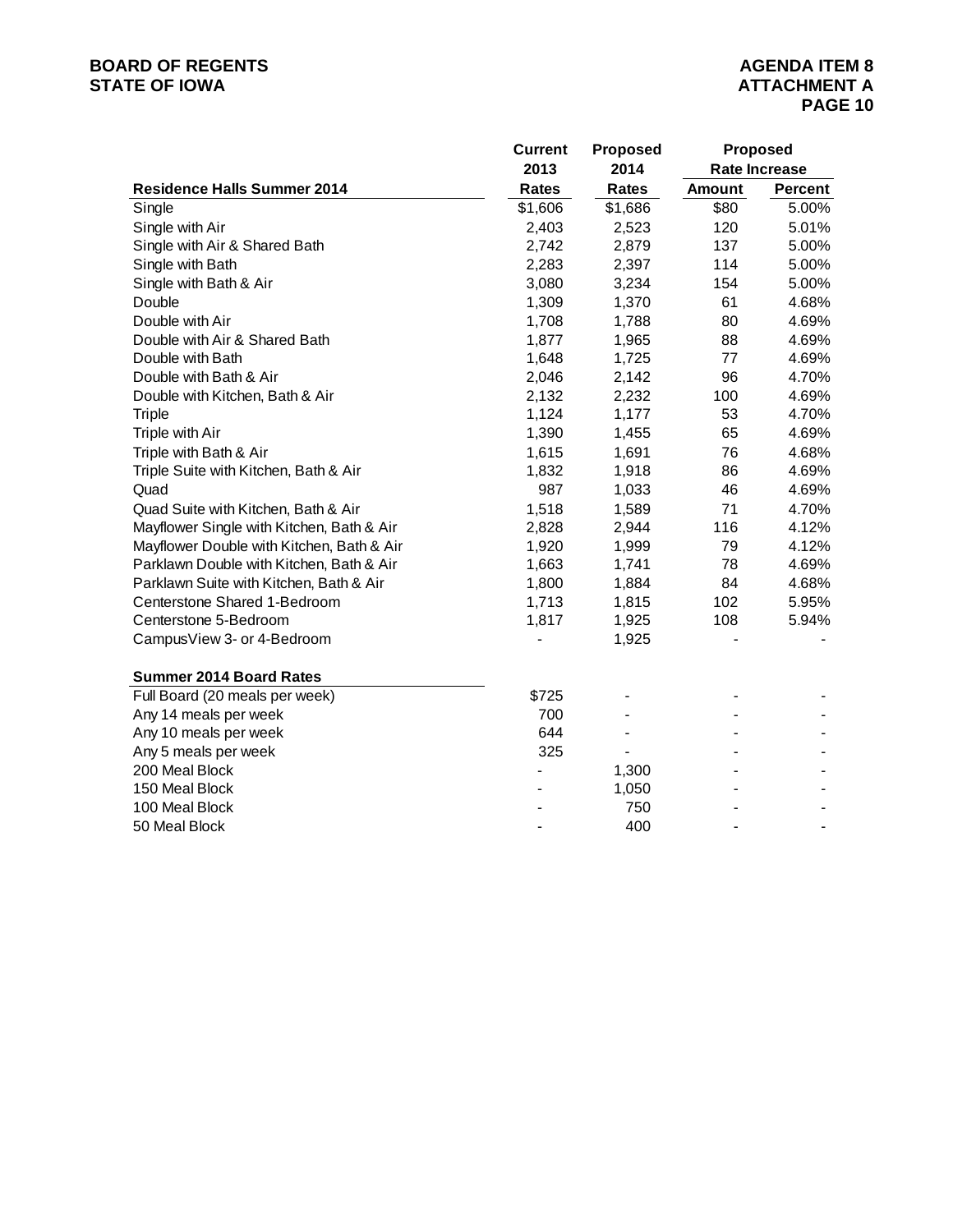### **IOWA STATE UNIVERSITY DEPARTMENT OF RESIDENCE (DOR)**

In February 2014, the Board granted the university permission to proceed with planning for construction of a new residence hall and a dining renovation in Friley Hall. The Buchanan Residence Hall – Building #2 project would respond to the growing demand for housing, with the potential to add up to 700 beds to the residence system. Since project planning is on-going, the five-year plan on page 13 does not yet include the impact of the new residence hall or dining renovation. Updated comprehensive financial forecasts for the DOR will be submitted to the Board Office along with building plans and cost estimates.

Five–Year Plan – page 13

- DOR opened the Fall 2013 semester with its highest occupancy since 1986. The five-year plan reflects a projected increase in future enrollment and expects occupancy to exceed capacity. Since additional capacity project discussions are on-going, the occupancy projections for FY 2016 and beyond include only current spaces owned and operated by the residence system. Financial forecasts for these years are also based on these occupancy projections. However, DOR currently projects that demand for residence system space will exceed these occupancy projections by roughly 1,200-1,400 students per year.
- Capital improvements in the residence halls and apartments funded from voluntary reserves are currently budgeted to average approximately \$11 million per year from FY 2015 to FY 2019. Planned projects include building renovations to enhance student comfort, fire safety projects, and dining improvements. A listing of specific projects is available from the Board Office.
- Fire safety projects to be funded from system funds include fire suppression systems for Friley Hall (the last residence hall needing sprinklers) beginning this summer and scheduled for completion by Fall 2017.
- Voluntary reserve balances at June 30, 2014, are expected to be \$14.9 million, and are presently projected to gradually decline to \$12.9 million by the end of FY 2019 as improvement and fire safety projects are completed. The DOR will continue to evaluate and prioritize uses for these funds to address capacity and building improvement needs. Funds will be committed as revenue is earned and adjustments will be made to the planned projects as necessary to maintain adequate reserves and a favorable debt service coverage ratio.

FY 2015 Preliminary Budget - page 14

- The DOR opened the Fall 2013 semester with 11,270 residents an increase of 1,294 residents from the previous year. To accommodate demand for housing beyond existing permanent space, 436 residence hall beds were created in residence hall dens, 240 of the 720 new oncampus apartment beds were completed and occupied in Frederiksen Court, and 503 offcampus apartment beds were leased and operated by the DOR.
- For Fall 2014 and included in the FY 2015 preliminary budget, the DOR will have all 720 new Frederiksen Court apartment beds available and will lease a total of 1,066 apartment bed spaces as approved by the Board, and will again utilize den spaces to help accommodate demand. The preliminary FY 2015 budget is based on an occupancy of 12,294 students.
- The FY 2015 preliminary budget was developed using room and board contract projections based on the proposed rates and expense inflation projections. The preliminary budget projects net revenues of \$25.0 million before debt service and mandatory transfers- slightly less than FY 2014 estimates. The preliminary budget reflects a debt service coverage ratio of 199%, which exceeds the required 135% established by bond covenants.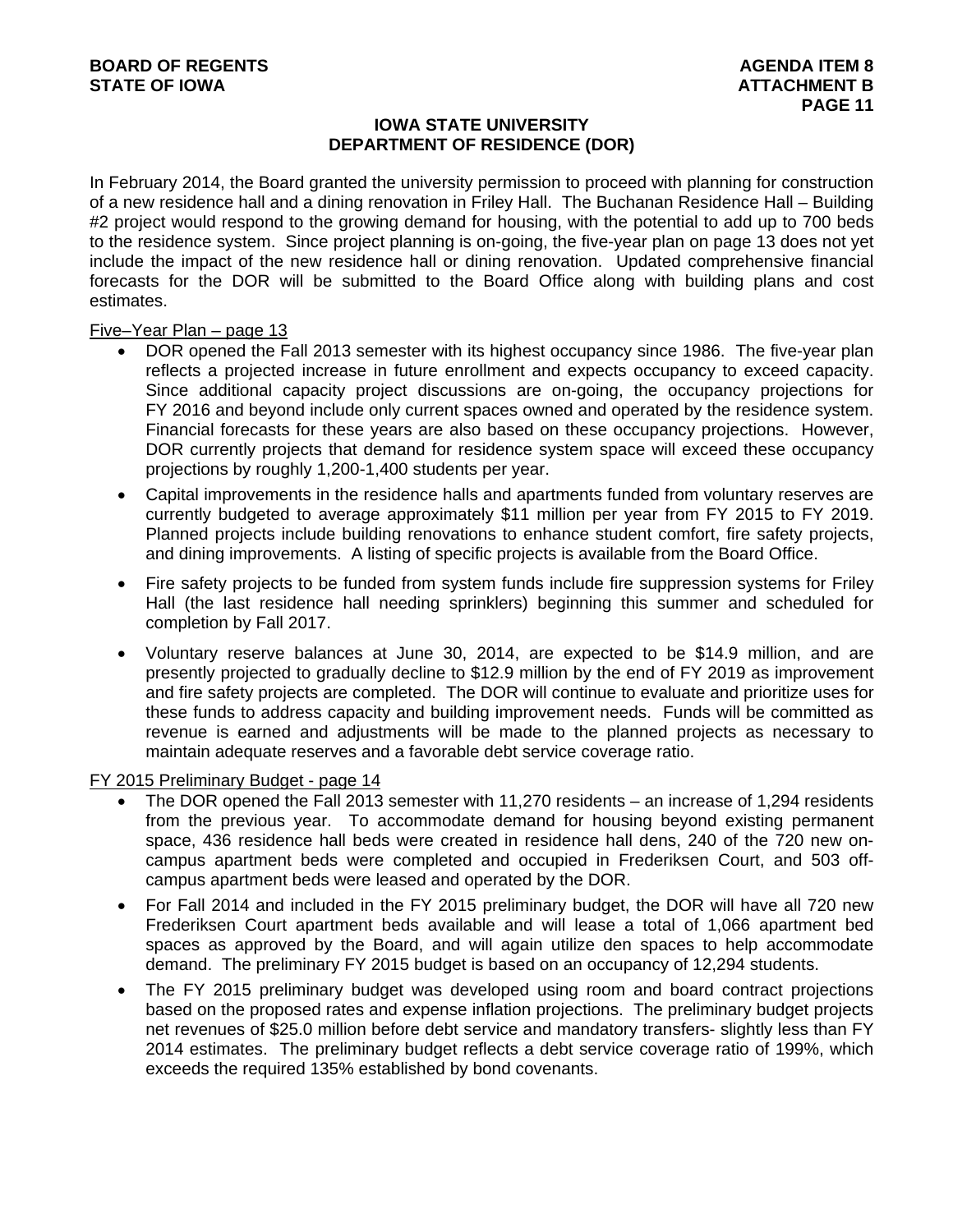- Proposed detailed FY 2015 room and board rates are provided beginning on page 15. The DOR offers many different accommodation styles and amenities. After a year when room and board rates were frozen (0% increase), the proposed price increase for the benchmark double room with the primary meal plan (Gold) is \$108 (1.4%) more than the current year.
- Projected revenues from conferences include an additional \$1.2 million in even numbered years due to a commitment from the Odyssey of the Mind organization to hold its world competition at ISU every two years.
- The outstanding bond principal is presently \$139.9 million and includes the bond issue sold in December 2013 (second financing for Frederiksen Court Expansion). The annual debt service included in the FY 2015 preliminary budget is \$12.6 million.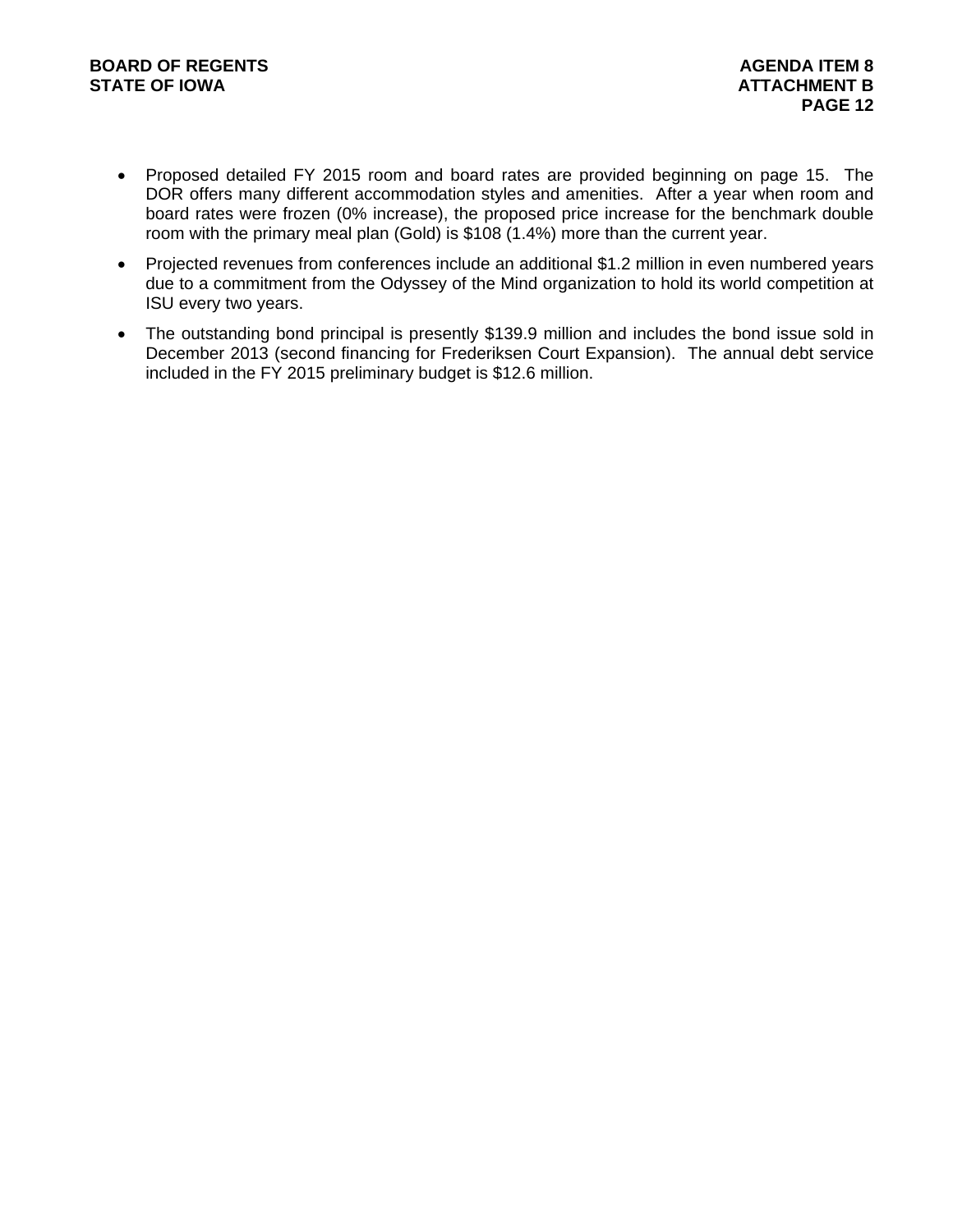# **BOARD OF REGENTS**<br> **BOARD OF REGENTS**<br> **BOARD OF IOWA**<br> **BOARD OF IOWA**<br> **ATTACHMENT B**

#### **Department of Residence Iowa State University's Five Year Plan Summary**

(Dollars in Thousands)

|                                                         | Actual       | Estimated    | Proposed     | <b>Constant Dollars</b> |    |        |    |        |    |        |
|---------------------------------------------------------|--------------|--------------|--------------|-------------------------|----|--------|----|--------|----|--------|
|                                                         | FY 13        | FY 14        | FY 15        | FY 16                   |    | FY 17  |    | FY 18  |    | FY 19  |
| 1 - ENROLLMENT & OCCUPANCY                              |              |              |              |                         |    |        |    |        |    |        |
| (a) Fall Enrollment Head Count                          | 29,887       | 33,241       | 34,832       | 34,927                  |    | 35,176 |    | 35,276 |    | 35,397 |
| <b>Residence Hall Housing</b>                           |              |              |              |                         |    |        |    |        |    |        |
| (b) Current Operating Capacity (# of beds) <sup>1</sup> | 7,085        | 7,161        | 7,171        | 7,171                   |    | 7,171  |    | 7,171  |    | 7,171  |
| (c) Occupancy                                           | 6,997        | 7,508        | 7,607        | 7,607                   |    | 7,607  |    | 7,607  |    | 7,607  |
| (d) Occupancy Ratio                                     | 98.8%        | 104.8%       | 106.1%       | 106.1%                  |    | 106.1% |    | 106.1% |    | 106.1% |
| <b>Apartment Housing</b>                                |              |              |              |                         |    |        |    |        |    |        |
| (e) Current Operating Capacity <sup>2</sup>             | 3,013        | 3,294        | 3,788        | 3,788                   |    | 3,788  |    | 3,788  |    | 3,788  |
| (f) Occupancy                                           | 2,979        | 3,762        | 4,687        | 3,788                   |    | 3,788  |    | 3,788  |    | 3,788  |
| (g) Occupancy Ratio                                     | 98.9%        | 114.2%       | 123.7%       | 100.0%                  |    | 100.0% |    | 100.0% |    | 100.0% |
| 2 - CAPITAL IMPROVEMENTS & REPAIRS                      |              |              |              |                         |    |        |    |        |    |        |
| (a) Improvements from Bond Proceeds                     | \$<br>11,505 | \$<br>18,995 | \$<br>400    |                         |    |        |    |        |    |        |
| (b) Improvements from Voluntary Reserves                | 10,820       | 19,204       | 12,965       | 10,247                  |    | 10,958 |    | 11,109 |    | 11,388 |
| (c) Repairs from Current Revenues                       | 2,206        | 3,066        | 3,160        | 3,160                   |    | 3,159  |    | 3,159  |    | 3,159  |
| (d) Gross Square Feet Maintained (000's)                | 3,253        | 3,468        | 3,468        | 3,468                   |    | 3,468  |    | 3,468  |    | 3,468  |
| <b>3 - OPERATING REVENUES &amp; EXPENDITURES</b>        |              |              |              |                         |    |        |    |        |    |        |
| (a) Total Revenues                                      | \$<br>86,448 | \$<br>92,344 | \$<br>98,428 | \$<br>94,149            | \$ | 92,707 | \$ | 94,181 | \$ | 92,744 |
| (b) Less Expenditures (Excluding Univ O.H.)             | 59,943       | 66,707       | 73,446       | 67,939                  |    | 67,400 |    | 67,946 |    | 67,406 |
| (c) Net Operating Revenues                              | 26,505       | 25,637       | 24,982       | 26,210                  |    | 25,307 |    | 26,235 |    | 25,338 |
| (d) Less Mandatory Transfers                            | 500          | 500          | 500          | 500                     |    | 500    |    | 500    |    | 500    |
| (e) Less Debt Service                                   | 10,503       | 12,484       | 12,573       | 12,552                  |    | 12,538 |    | 12,530 |    | 12,504 |
| (f) Less Voluntary Transfers                            | 2,002        | 2,108        | 2,138        | 2,138                   |    | 2,138  |    | 2,138  |    | 2,138  |
| (g) Net to Voluntary Reserves                           | \$<br>13,500 | \$<br>10,545 | \$<br>9,771  | \$<br>11,020            | \$ | 10,131 | \$ | 11,067 | \$ | 10,196 |
| 4 - VOLUNTARY (UNRESTRICTED) RESERVES                   |              |              |              |                         |    |        |    |        |    |        |
| (a) Beginning Balance                                   | \$<br>14,342 | \$<br>17,126 | \$<br>14,907 | \$<br>14,631            | \$ | 15,382 | \$ | 14,604 | \$ | 14,483 |
| (b) Add Mandatory Transfers from (3d)                   | 500          | 500          | 500          | 500                     |    | 500    |    | 500    |    | 500    |
| (c) Add Net to Voluntary Reserves from (3g)             | 13,500       | 10,545       | 9,771        | 11,020                  |    | 10,131 |    | 11,067 |    | 10,196 |
| (d) Add Transfer from Plant & Other Revenues            | 90           | 95           | 95           | 95                      |    | 95     |    | 95     |    | 95     |
| (e) Less Improvements (2b) & Other Costs                | 11,306       | 13,359       | 10,642       | 10,864                  |    | 11,504 |    | 11,783 |    | 12,367 |
| (f) Year-End Balance                                    | \$<br>17,126 | \$<br>14,907 | \$<br>14,631 | \$<br>15,382            | \$ | 14,604 | \$ | 14,483 | \$ | 12,907 |

1Capacity does not include den spaces assigned as temporary housing. Occupancy includes students residing in the dens.

<sup>2</sup> Capacity does not include leased apartment spaces. Occupancy includes students residing in leased apartments.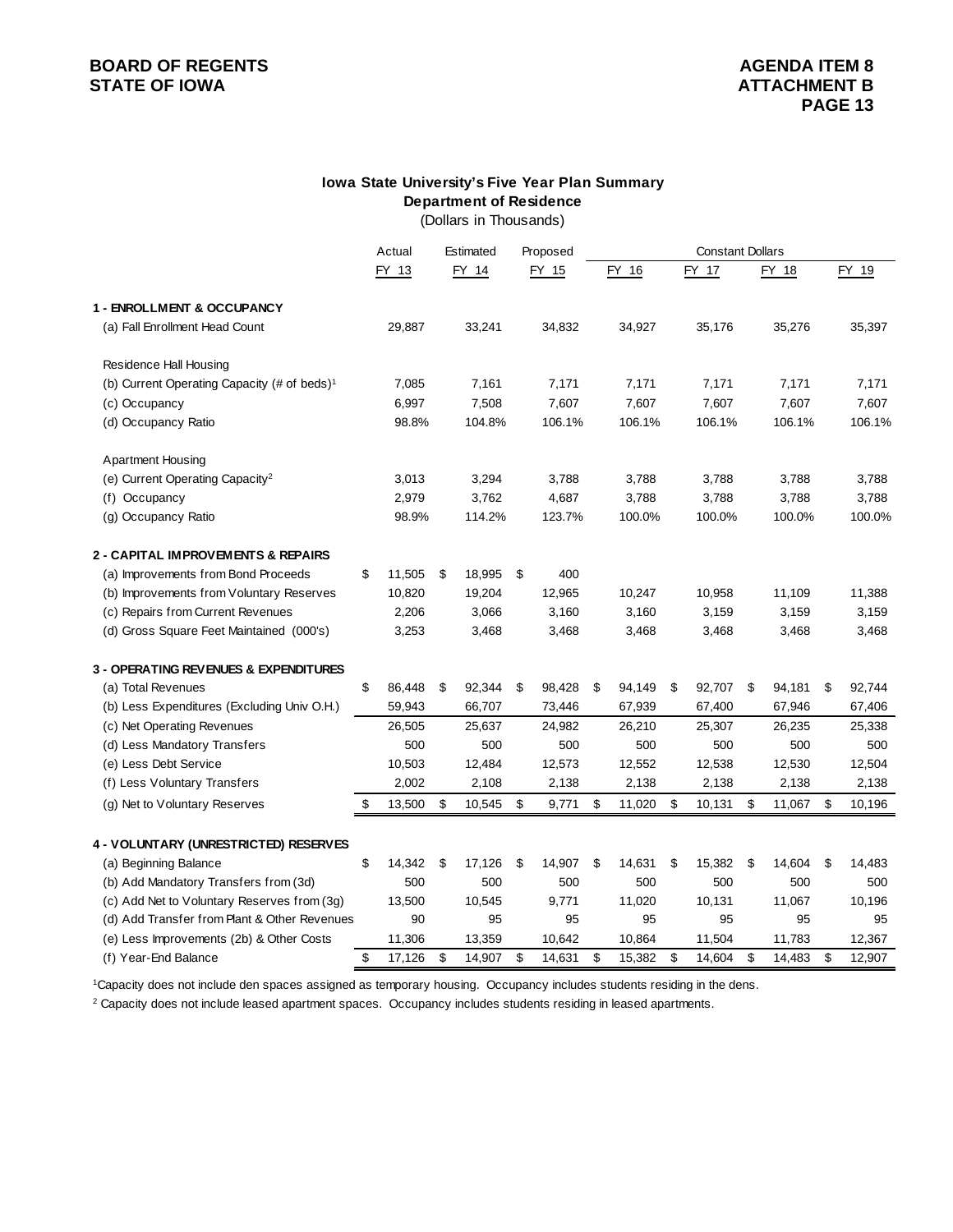# **BOARD OF REGENTS**<br> **BOARD OF REGENTS**<br> **STATE OF IOWA**<br> **BOARD OF REGENTS**

### **Iowa State University Residence System Proposed Budget 2014-15**

|                                                                |                         | <b>Actual</b><br>2012-13 | Approved<br><b>Budget</b><br>2013-14 | <b>Estimates</b><br>2013-14 | Proposed<br><b>Budget</b><br>2014-15 |
|----------------------------------------------------------------|-------------------------|--------------------------|--------------------------------------|-----------------------------|--------------------------------------|
| <b>OPERATIONS</b>                                              |                         |                          |                                      |                             |                                      |
| Revenues                                                       | \$                      | 86,448,372               | \$<br>92,756,315                     | \$<br>92,343,551            | \$<br>98,428,687                     |
| <b>Expenditures for Operations</b>                             |                         | 59,942,983               | 68,440,510                           | 66,706,609                  | 73,446,455                           |
| Net Revenues                                                   |                         | 26,505,389               | 24,315,805                           | 25,636,942                  | 24,982,232                           |
| % of Revenues                                                  |                         | 30.7%                    | 26.2%                                | 27.8%                       | 25.4%                                |
| Debt Service (due July 1)                                      |                         | 10,502,919               | 12,658,264                           | 12,484,419                  | 12,573,218                           |
| Mandatory Transfers                                            |                         | 500,000                  | 500,000                              | 500,000                     | 500,000                              |
| Net After Debt Service & Mandatory Transfers                   | \$                      | 15,502,470               | \$<br>11,157,541                     | \$<br>12,652,523            | \$<br>11,909,014                     |
| % of Revenues                                                  |                         | 17.9%                    | 12.0%                                | 13.7%                       | 12.1%                                |
| Debt Service Coverage Ratio                                    |                         | 252%                     | 192%                                 | 205%                        | 199%                                 |
| University Overhead Payment                                    | \$                      | 2,001,928                | \$<br>2,117,087                      | \$<br>2,107,538             | \$<br>2,138,032                      |
| <b>FUND BALANCES (June 30)</b><br>Operation & Maintenance Fund |                         |                          |                                      |                             |                                      |
| Improvement Fund                                               | \$                      | 19,909,900               | \$<br>11,978,753                     | \$<br>14,065,386            | \$<br>11,742,577                     |
| System Fund                                                    |                         | 17,126,360               | 15,038,225                           | 15,401,577                  | 14,898,409                           |
| Subtotal--Voluntary Reserves                                   |                         | 37,036,260               | 27,016,978                           | 29,466,963                  | 26,640,986                           |
| <b>Bond Reserve Fund</b>                                       |                         | 12,104,605               | 12,573,218                           | 12,573,218                  | 12,573,218                           |
| <b>Bond Construction Fund</b>                                  |                         | 11,422,069               | 865,511                              | 400,000                     |                                      |
| Subtotal--Mandatory Reserves                                   |                         | 23,560,209               | 13,438,729                           | 12,973,218                  | 12,573,218                           |
| <b>Total Fund Balances (June 30)</b>                           | \$                      | 60,596,469               | \$<br>40,455,707                     | \$<br>42,440,181            | \$<br>39,214,204                     |
| <b>REVENUES AND EXPENDITURES DETAIL</b>                        |                         |                          |                                      |                             |                                      |
| <b>Revenues</b>                                                |                         |                          |                                      |                             |                                      |
| Contracts                                                      | \$                      | 69,069,820               | \$<br>72,423,348                     | \$<br>72,035,747            | \$<br>79,337,344                     |
| <b>Interest</b>                                                |                         | 234,862                  | 170,000                              | 167,381                     | 176,000                              |
| Other Income                                                   |                         | 17,143,690               | 20,162,967                           | 20,140,423                  | 18,915,343                           |
| <b>Total Revenues</b>                                          | $\sqrt[6]{\frac{1}{2}}$ | 86,448,372               | \$<br>92,756,315                     | \$<br>92,343,551            | \$<br>98,428,687                     |
| <b>Expenditures for Operations</b>                             |                         |                          |                                      |                             |                                      |
| Salaries, Wages & Benefits                                     | \$                      | 29,488,447               | \$<br>32,792,641                     | \$<br>31,164,478            | \$<br>33,892,067                     |
| Cost of Food or Goods Sold                                     |                         | 11,530,111               | 12,025,318                           | 11,985,670                  | 12,766,341                           |
| <b>Other Operating Expense</b>                                 |                         | 10,185,452               | 13,861,992                           | 13,284,149                  | 15,616,951                           |
| <b>Utilities</b>                                               |                         | 6,533,311                | 7,244,992                            | 7,206,754                   | 8,011,471                            |
| Repairs & Maintenance                                          |                         | 2,205,662                | 2,515,567                            | 3,065,558                   | 3,159,625                            |
| <b>Total Expenditures</b>                                      | \$                      | 59,942,983               | \$<br>68,440,510                     | \$<br>66,706,609            | \$<br>73,446,455                     |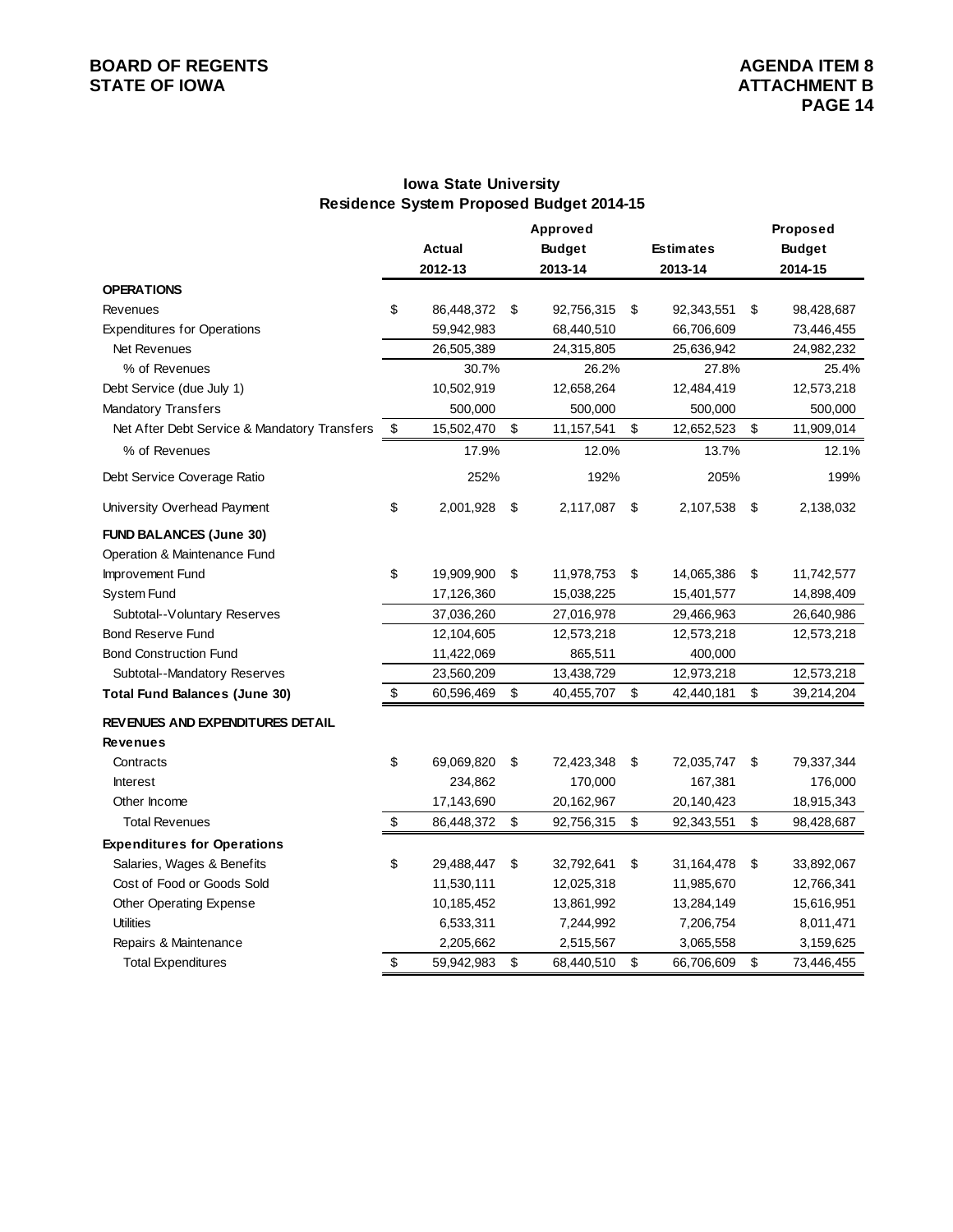#### **IOWA STATE UNIVERSITY**

#### **Department of Residence ‐ Proposed Residence System Rates for Fiscal Year 2014‐2015**

#### **Application / Contracting Fees**

| <b>Contracting Fees</b>                       | <b>Contracting Fees</b>   | <b>FY14 Rate</b> | <b>FY15 Rate</b> | <b>S</b> Increase | % Increase |  |  |
|-----------------------------------------------|---------------------------|------------------|------------------|-------------------|------------|--|--|
| These one-time fees are charged to all newly  | Contracting Fee           | 10 I             | 10 <sup>1</sup>  |                   | $0.00\%$   |  |  |
| admitted students as part of their Admissions | <b>Housing Prepayment</b> | 125 <sub>1</sub> | 125 l            |                   | 0.00%      |  |  |

#### **Academic Year Residence Hall Rates** ‐ Meal plans are required in all residence halls except Wallace

| <b>Traditional Style Rooms</b>          |                               | <b>FY14 Rate</b> |         | <b>FY15 Rate</b> |         | \$ Increase | % Increase |
|-----------------------------------------|-------------------------------|------------------|---------|------------------|---------|-------------|------------|
|                                         | Quad                          | \$<br>3,684      | \$      | 3,739            | \$      | 55          | 1.50%      |
|                                         | Triple                        | \$<br>3,888      | \$      | 3,946            | $\zeta$ | 58          | 1.50%      |
|                                         | Double                        | \$<br>4,093      | \$      | 4,154            | \$      | 61          | 1.50%      |
| No AC Room                              | Single                        | \$<br>5,321      | $\zeta$ | 5,401            | $\zeta$ | 80          | 1.50%      |
|                                         | Triple as Double <sup>3</sup> | \$<br>4,707      | \$      | 4,778            | \$      | 71          | 1.50%      |
|                                         | Double as Single 3            | \$<br>5,935      | $\zeta$ | 6,024            | $\zeta$ | 89          | 1.50%      |
|                                         | Triple                        | \$<br>3,923      | \$      | 3,982            | \$      | 59          | 1.50%      |
|                                         | Double                        | \$<br>4,146      | $\zeta$ | 4,208            | \$      | 62          | 1.50%      |
| <b>AC Room</b>                          | Single                        | \$<br>5,426      | \$      | 5,507            | \$      | 81          | 1.50%      |
|                                         | Triple as Double              | \$<br>4,760      | $\zeta$ | 4,831            | $\zeta$ | 71          | 1.50%      |
|                                         | Double as Single <sup>3</sup> | \$<br>6,040      | \$      | 6,131            | \$      | 91          | 1.50%      |
|                                         | Triple                        | \$<br>4,899      | \$      | 4,972            | \$      | 73          | 1.50%      |
| Maple Hall                              | Double                        | \$<br>4,683      | $\zeta$ | 4,753            | $\zeta$ | 70          | 1.50%      |
|                                         | Double as Single 3            | \$<br>6,555      | \$      | 6,653            | \$      | 98          | 1.50%      |
| Wallace - Wilson Halls                  | Double                        | \$<br>3,915      | $\zeta$ | 3,974            | $\zeta$ | 59          | 1.50%      |
|                                         | Single                        | \$<br>4,965      | \$      | 5,039            | \$      | 74          | 1.50%      |
| <b>Residence Hall Suite Style Rooms</b> |                               | <b>FY14 Rate</b> |         | <b>FY15 Rate</b> |         | \$ Increase | % Increase |
|                                         | Double                        | \$<br>5,298      | \$      | 5,377            | \$      | 79          | 1.50%      |
| <b>Buchanan Hall</b>                    | Single                        | \$<br>6,093      | $\zeta$ | 6,184            | \$      | 91          | 1.50%      |
|                                         | Double as Single 3            | \$<br>6,623      | \$      | 6,722            | \$      | 99          | 1.50%      |
|                                         | Double                        | \$<br>5,675      | $\zeta$ | 5,760            | $\zeta$ | 85          | 1.50%      |
|                                         | Single                        | \$<br>6,526      | \$      | 6,624            | \$      | 98          | 1.50%      |
| Eaton and Martin Halls                  | Double as Single 3            | \$<br>7,094      | $\zeta$ | 7,200            | $\zeta$ | 106         | 1.50%      |
|                                         | Corner Double                 | \$<br>6,607      | \$      | 6,706            | \$      | 99          | 1.50%      |
|                                         | Lofted Double                 | \$<br>7,540      | \$      | 7,653            | \$      | 113         | 1.50%      |

#### **Academic Year Student Apartment Rates** ‐ Meal plans are encouraged in student apartments.

| <b>Frederiksen Court</b>             | <b>FY14 Rate</b> |       | <b>FY15 Rate</b> | \$ Increase | % Increase |
|--------------------------------------|------------------|-------|------------------|-------------|------------|
| 2 Bedroom Shared                     |                  | 4,189 | 4,252<br>S       | 63          | 1.50%      |
| 4 Bedroom Single                     |                  | 5,257 | 5,336<br>\$      | 79<br>\$    | 1.50%      |
| 2 Bedroom Private / Double as Single |                  | 6,424 | 6,520            | 96          | 1.50%      |
| Schilletter / University Village +   | <b>FY14 Rate</b> |       | <b>FY15 Rate</b> | \$ Increase | % Increase |
| SV - 2 Bedroom                       |                  | 5,331 | 5,384<br>S       | 53<br>S     | 1.00%      |
| UV - 1 Level - 1 Bedroom             |                  | 4,604 | \$<br>4,650      | 46<br>Ś     | 1.00%      |
| UV - 1 Level - 2 Bedroom             |                  | 4,945 | 4,994<br>S       | 49<br>S     | 1.00%      |
| UV - Townhouse - 2 Bedroom           |                  | 5,260 | 5,313<br>\$      | 53<br>Ś     | 1.00%      |
| SUV - Furnished / Pet - 2 Bedroom    |                  | 5,574 | 5,630            | 56          | 1.00%      |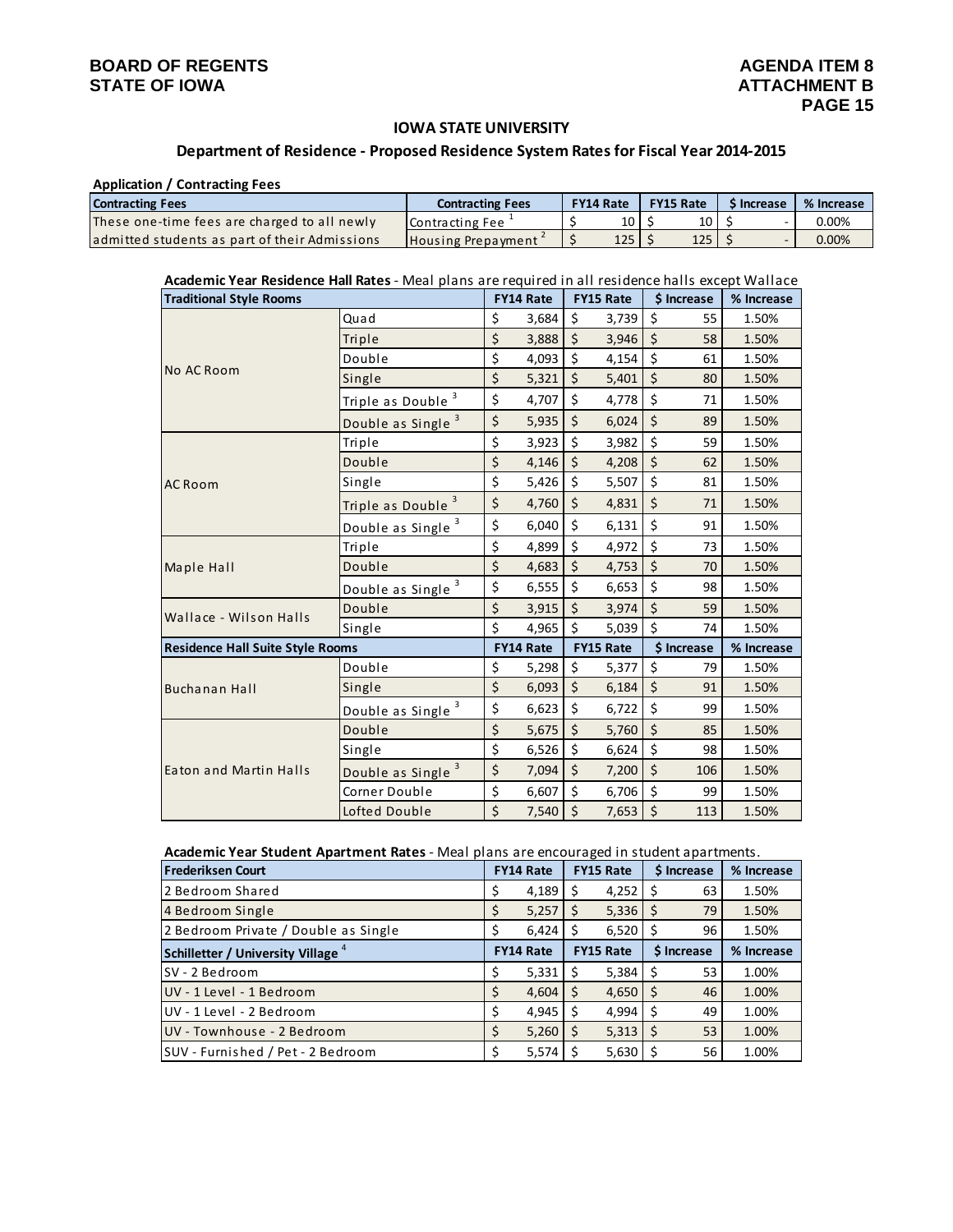**Interim Housing Rates** ‐ Meal plan requirement is based upon room location.

Interim Housing is only utilized when the demand for on‐campus housing exceeds the availability of standard

| <b>Interim Housing Rooms</b> |                    | <b>FY14 Rate</b> |     | <b>FY15 Rate</b> |    | \$ Increase | % Increase |
|------------------------------|--------------------|------------------|-----|------------------|----|-------------|------------|
|                              | Quad               | \$<br>3,684      | \$  | 3,739            | \$ | 55          | 1.50%      |
| No AC Room                   | Triple             | \$<br>3,888      | \$  | 3,946            | \$ | 58          | 1.50%      |
|                              | Double             | \$<br>4,093      | \$  | 4,154            | S  | 61          | 1.50%      |
|                              | Single             | \$<br>5,321      | \$  | 5,401            | \$ | 80          | 1.50%      |
|                              | Quad               | \$<br>3,710      | \$  | 3,766            | \$ | 56          | 1.50%      |
| AC Room                      | Triple             | \$<br>3,923      | \$  | 3,982            | \$ | 59          | 1.50%      |
|                              | Double             | \$<br>4,146      | \$  | 4,208            | \$ | 62          | 1.50%      |
| Maple Hall                   | Double             | \$<br>4,193      | -S  | 4,256            | \$ | 63          | 1.50%      |
| Wallace - Wilson Halls       | Quad               | \$<br>3,500      | \$  | 3,553            | \$ | 53          | 1.50%      |
|                              | 2-5 Bedroom West   | \$<br>5,257      | \$  | 5,800            | \$ | 543         | 10.33%     |
|                              | 1 Bedroom West     | \$<br>6,424      | -\$ | 7,125            | \$ | 701         | 10.91%     |
| Leased Apartments            | 2-5 Bedroom Campus | \$<br>5,257      | \$  | 6,000            | Ś  | 743         | 14.13%     |
|                              | 1 Bedroom Campus   | \$<br>6,424      | S   | 7,325            | S  | 901         | 14.03%     |

**Summer Rates** ‐ Meal plans are encouraged, but not required during the summer.

| <b>Residence Halls</b>                        |                               |    | <b>FY14 Rate</b>         |         | <b>FY15 Rate</b> |                    | \$ Increase              | % Increase               |
|-----------------------------------------------|-------------------------------|----|--------------------------|---------|------------------|--------------------|--------------------------|--------------------------|
|                                               | Double                        | \$ | 1,041                    | \$      | 1,145            | \$                 | 104                      | 9.99%                    |
| Buchanan Hall <sup>6</sup>                    | Single                        | \$ | 1,251                    | \$      | 1,374            | \$                 | 123                      | 9.83%                    |
|                                               | Double as Single <sup>1</sup> | \$ | 1,353                    | Ś       | 1,489            | Ś                  | 136                      | 10.05%                   |
|                                               | Double                        | \$ | 965                      |         | \$<br>1,062      |                    | 97                       | 10.00%                   |
| Eaton Hall                                    | Single                        | \$ | 1,206                    | \$      | 1,327            | \$                 | 121                      | 10.00%                   |
|                                               | Double as Single <sup>1</sup> | \$ | 1,399                    | Ś       | 1,539            | Ś                  | 140                      | 10.00%                   |
| Frederiksen Court <sup>6</sup>                |                               |    | <b>FY14 Rate</b>         |         | <b>FY15 Rate</b> |                    | \$ Increase              | % Increase               |
| 2 Bedroom Shared                              |                               | \$ | 834                      | \$      | 917              | \$                 | 83                       | 9.95%                    |
| 4 Bedroom Single                              |                               |    | 1,042                    | $\zeta$ | 1,147            | $\mathsf{\dot{S}}$ | 105                      | 10.08%                   |
| 2 Bedroom Private / Double as Single          |                               | \$ | 1,251                    | Ś       | 1,376            | Ś                  | 125                      | 9.99%                    |
| Schilletter / University Village <sup>4</sup> |                               |    | <b>FY14 Rate</b>         |         | FY15 Rate        | \$ Increase        |                          | % Increase               |
|                                               |                               |    |                          |         |                  |                    |                          |                          |
| SV - 2 Bedroom                                |                               | \$ | 1,641                    | \$      | 1,674            | \$                 | 33                       | 2.00%                    |
| UV - 1 Level - 1 Bedroom                      |                               | \$ | 1,417                    | \$      | 1,445            | \$                 | 28                       | 2.00%                    |
| UV - 1 Level - 2 Bedroom                      |                               | \$ | 1,522                    | \$      | 1,552            | Ś                  | 30                       | 2.00%                    |
| UV - Townhouse - 2 Bedroom                    |                               | \$ | 1,619                    | $\zeta$ | 1,651            | \$                 | 32                       | 2.00%                    |
| SUV - Furnished / Pet - 2 Bedroom             |                               | \$ | 1,715                    | \$      | 1,749            | \$                 | 34                       | 2.00%                    |
| <b>Leased Apartments</b>                      |                               |    | <b>FY14 Rate</b>         |         | <b>FY15 Rate</b> |                    | \$ Increase              | % Increase               |
|                                               | 2-5 Bedroom West              |    |                          | \$      | 1,160            |                    |                          |                          |
|                                               | 1 Bedroom West                |    | $\overline{\phantom{m}}$ | \$      | 1,425            |                    | $\overline{\phantom{m}}$ |                          |
| Leased Apartments <sup>5</sup>                | 2-5 Bedroom Campus            |    | $\overline{\phantom{a}}$ | \$      | 1,200            |                    | $\overline{\phantom{a}}$ | $\overline{\phantom{a}}$ |

#### **Guest Apartment Daily Rates**

| <b>Schilletter Village</b> | <b>FY14 Rate</b> | <b>FY15 Rate</b> | i Increase | % Increase |  |  |
|----------------------------|------------------|------------------|------------|------------|--|--|
| <b>IFurnished Guest</b>    | 38               | 39               |            | 2.63%      |  |  |
| Non-Furnished Guest        | 28               | 29               | <b></b>    | 3.57%      |  |  |

1 ‐ This fee is refundable prior to the cancellation deadline. After the cancellation deadline, this fee is non‐refundable.

2 ‐ This fee is refundable prior to the cancellation deadline. After the cancellation deadline, if a student cancels their housing contract the prepayment is forfeited. If a student remains contracted for housing, the prepayment is applied to spring room fees.

3 ‐ These options are not offered as standard. Availability is based on resident demand and space constraints.

4 ‐ All Schilletter /University Village rates are per unit. In a two‐bedroom unit occupied by two residents each resident pays one half.

5 ‐ Because the need to lease spaces was not finalized until after the FY14 rate proposal process, the BOR approved Frederiksen Court rates were used for these spaces. Beginning summer 2014 the DOR is proposing separate rates for these spaces.

6 ‐ Beginning FY12, Buchanan Hall and Frederiksen Court summer rates were increased in annual phases until the summer (3 month) rate reaches the prorated equivalent of the academic year (9 month) rate.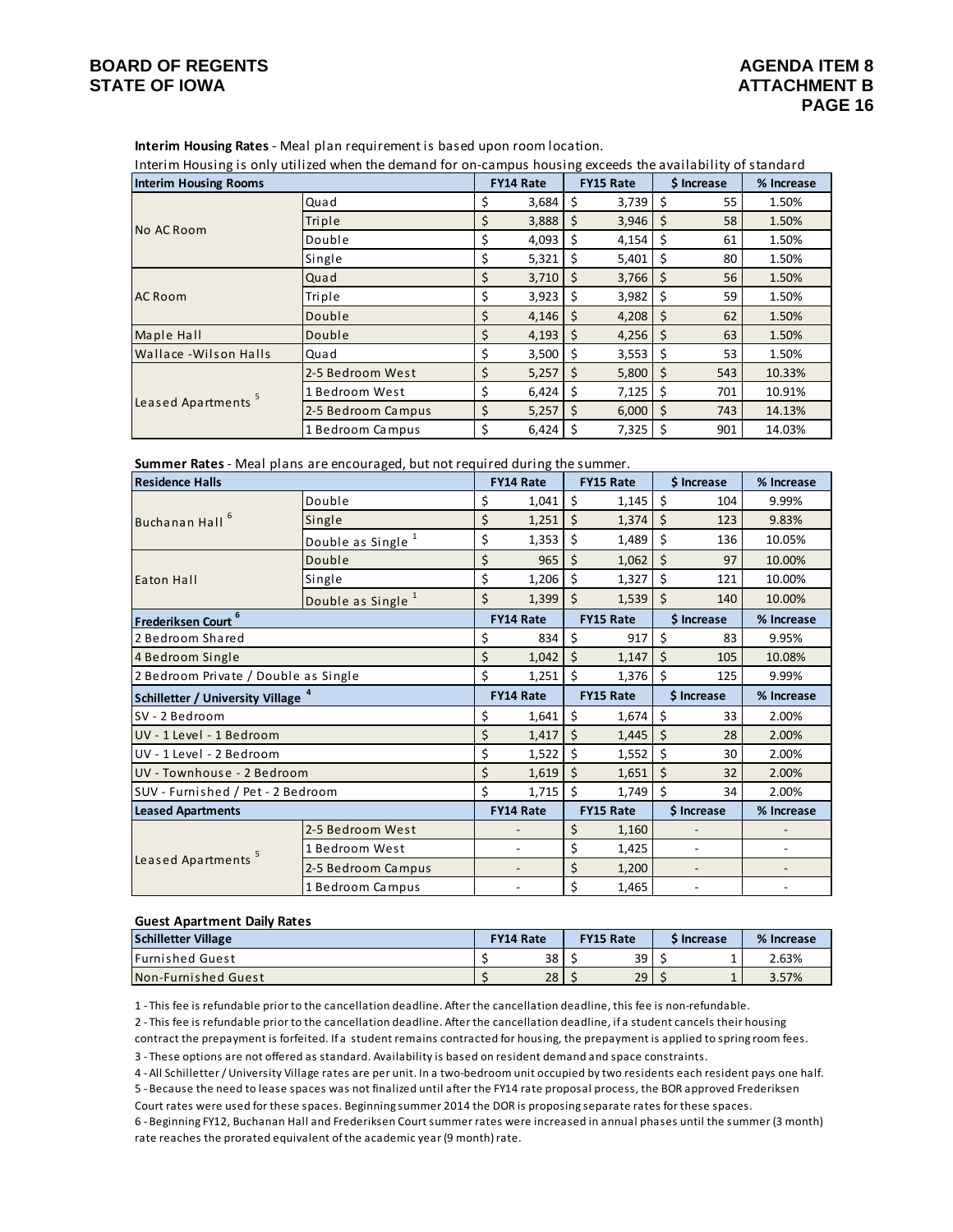# **ISU Dining ‐ Proposed Ratesfor Fiscal Year 2014‐2015 IOWA STATE UNIVERSITY**

# **Academic Year Rates**

| <b>Semester Meal Plans</b>                     |    | <b>FY14 Rate</b> |              | <b>FY15 Rate</b> | \$ Increase |                   | % Increase |
|------------------------------------------------|----|------------------|--------------|------------------|-------------|-------------------|------------|
| Cyclone (304 meals and \$125 DD\$)             | Ş  | 3,989            | S            | 4,045            | S           | 56                | 1.40%      |
| Cardinal (275 meals and \$150 DD\$)            | \$ | 3,964            | Ś.           | 4,019            | Ś           | 55                | 1.39%      |
| Gold (225 meals and \$200 DD\$)                | \$ | 3,628            | \$           | 3,676            | Ś           | 48                | 1.32%      |
| Silver (175 meals and \$250 DD\$)              | \$ | 3,549            | \$           | 3,595            | Ś           | 46                | 1.30%      |
| Bronze (125 meals and \$300 DD\$)              | Ś. | 2,906            | Ś.           | 2,945            | Ś           | 39                | 1.34%      |
| <b>Meal Blocks</b>                             |    | <b>FY14 Rate</b> |              | <b>FY15 Rate</b> |             | <b>S</b> Increase | % Increase |
| 25 Meal Block                                  | \$ | 241              | S            | 245              | S           | 4                 | 1.50%      |
| 50 Meal Block                                  | \$ | 477              | Ś            | 484              | Ś           | 7                 | 1.50%      |
| 75 Meal Block                                  | \$ | 707              | Ś            | 718              | Ś           | 11                | 1.50%      |
| 100 Meal Block                                 | Ś  | 933              | Ś            | 947              | \$.         | 14                | 1.50%      |
| Dining Dollar\$ - rates listed are per dollar. |    | <b>FY14 Rate</b> |              | <b>FY15 Rate</b> |             | \$ Increase       | % Increase |
| \$10-\$190 Dining Dollars (Face Value)         | \$ | 1.00             | \$           | 1.00             | \$          |                   | 0.00%      |
| \$200-390 Dining Dollars (5.00% discount)      | Ś  | 0.95             | Ŝ.           | 0.95             | Ś           |                   | 0.00%      |
| \$400-590 Dining Dollars (7.50% discount)      | \$ | 0.93             | \$           | 0.93             | Ś           |                   | 0.00%      |
| \$600 Plus Dining Dollars (10.00% discount)    | Ś  | 0.90             | <sup>S</sup> | 0.90             | Ś           |                   | 0.00%      |
|                                                |    |                  |              |                  |             |                   |            |

#### **Summer Rates**

| <b>Meal Blocks</b>                          | <b>FY14 Rate</b> |              | <b>FY15 Rate</b> | \$ Increase |                          | % Increase |
|---------------------------------------------|------------------|--------------|------------------|-------------|--------------------------|------------|
| 25 Meal Block                               | 241              |              | 245              |             | 4                        | 1.50%      |
| 50 Meal Block                               | 477              |              | 484              |             |                          | 1.50%      |
| 75 Meal Block                               | 707              |              | 718              | <b>S</b>    | 11                       | 1.50%      |
| 100 Meal Block                              | 933              |              | 947              |             | 14                       | 1.50%      |
| Dining Dollar\$ Range                       | <b>FY14 Rate</b> |              | <b>FY15 Rate</b> |             | \$ Increase              | % Increase |
| \$10-\$190 Dining Dollars (Face Value)      | 1.00             |              | 1.00             |             |                          | 0.00%      |
| \$200-390 Dining Dollars (5.00% discount)   | 0.95             | <sub>S</sub> | 0.95             |             | $\overline{\phantom{a}}$ | 0.00%      |
| \$400-590 Dining Dollars (7.50% discount)   | 0.93             |              | 0.93             |             |                          | 0.00%      |
| \$600 Plus Dining Dollars (10.00% discount) | 0.90             |              | 0.90             |             |                          | 0.00%      |
|                                             |                  |              |                  |             |                          |            |

#### **Dining Center Door Rate**

|                  | <b>FY14 Rate</b> |  | <b>FY15 Rate</b> | <b>S</b> Increase | % Increase |
|------------------|------------------|--|------------------|-------------------|------------|
| <b>Breakfast</b> | 8.50             |  | 8.75             | 0.25              | 2.94%      |
| Lunch<br>Dinner  | 10.50            |  | 10.75            | 0.25              | 2.38%      |

Note: The "Double No A/C" room with the "Gold" meal plan is the standard rate used for comparative purposes.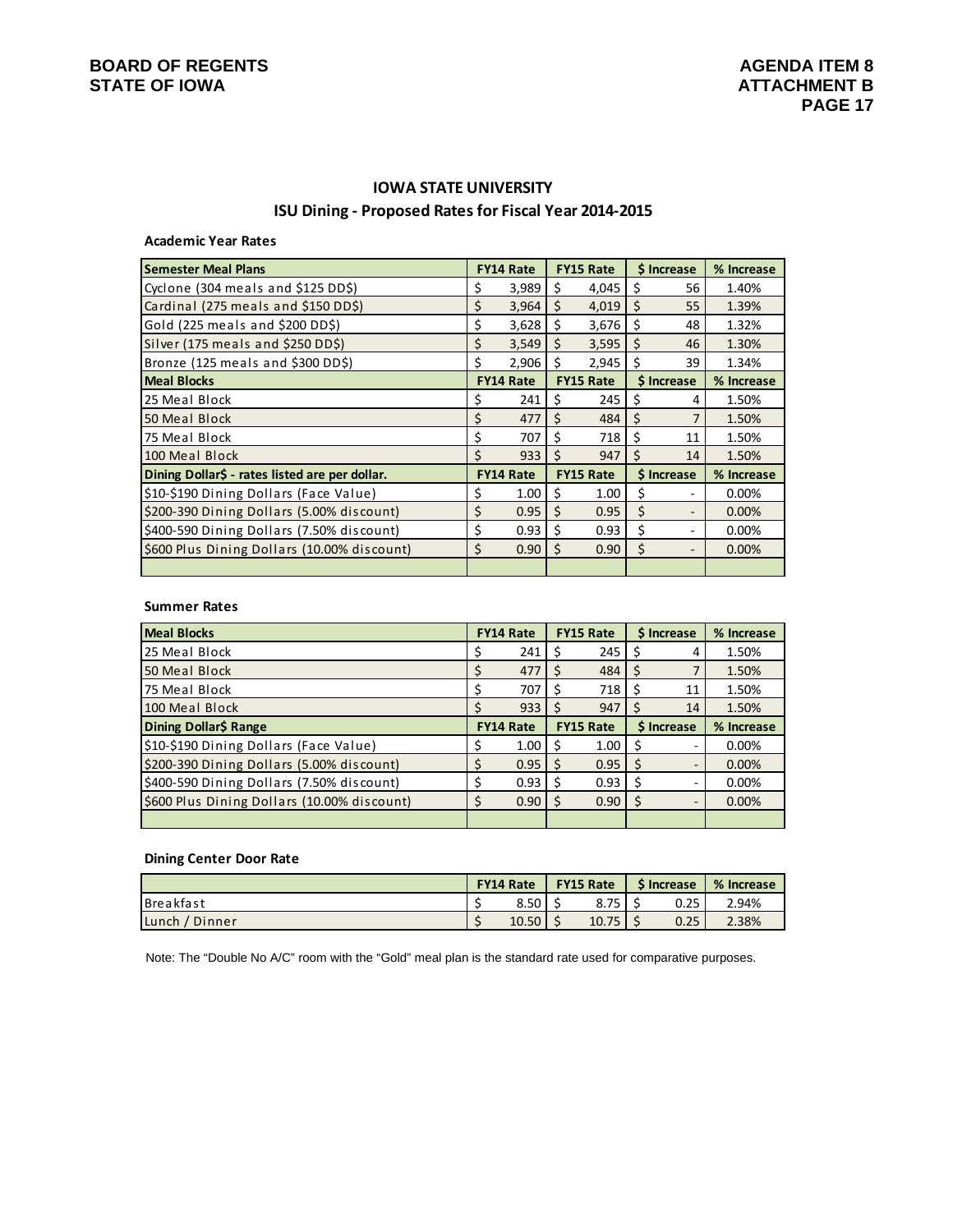### **UNIVERSITY OF NORTHERN IOWA DEPARTMENT OF RESIDENCE (DOR)**

Phase 2 of the Panther Village construction project provided an additional 246 beds beginning in Fall 2013. Phase 1 of the project was completed by Fall 2012 and provided housing for 204 students beginning in Fall 2012. The apartment units include a mix of two and four-person apartments with private bedrooms, bathrooms, living rooms and kitchens. The impact of these projects is included in the five-year plan and the budget.

The Redeker Expansion project was also completed for Fall 2013. The project includes additional seating capacity for the Piazza Dining Center, and expanded convenience store, two new student lounges, and additional space for production and storage in the centralized bakery and commissary.

Five–Year Plan – page 19

- The DOR projects occupancy to gradually increase from the budgeted 4,373 students in FY 2015 to 4,616 students in FY 2019. With the completion of Panther Village Apartments, capacity is expected to remain at 4,895 beds during the five year period. The University expects enrollment to gradually increase from 12,200 in Fall 2014 to 12,848 by Fall 2018.
- Strategies to increase occupancy will continue to be developed and currently include a student satisfaction survey on facilities, programs, services, and staff; a study of retail operations and catering services; and a facilities benchmarking and return on investment study. The Department will continue to reserve spaces in "communities" for transfer students who normally contract later than traditional new students.
- The Department currently forecasts spending \$4 million per year through FY 2019 on improvements and fire/life safety projects. Upcoming primary capital improvement projects include restroom remodels, tuckpointing, asbestos abatement, carpet installation, and installation of a fire suppression system in Noehren Hall. Funds will be committed as revenue is earned and adjustments will be made to the planned projects as necessary to maintain adequate reserves and a favorable debt coverage ratio.
- Continued progress has been made on sprinkler installations of the residence halls. Eight of the eleven halls have fire suppression systems and the remaining three are scheduled for installation over the next three consecutive summers.

FY 2015 Preliminary Budget – page 20

- The preliminary FY 2015 budget includes incremental revenue of \$1.5 million, primarily from additional contract revenue, when compared to FY 2014 estimates. The contract revenue increase results from the proposed rate increases, and a projected slight increase in occupancy. The budget also includes projected increases in salaries and fringes, cost of food, and utilities.
- The preliminary budget for FY 2015 projects net revenues of \$11.7 million, up \$0.4 million from FY 2014 estimates resulting in an improved debt service coverage ratio of 173%, which exceeds the required 135% established by bond covenants.
- All proposed FY 2015 room and board rates are provided beginning on page 21. The proposed FY 2015 rate for the traditional double room with the Purple Plan is 2.9% higher (\$226) than the current comparable rate. Students in the second year of the Two-Year Advantage Plan will realize no increase in FY 2015 and will continue to pay current room and board rates. The University's Two-Year Advantage Plan allows students to commit to a two-year contract which keeps room and board rates at the same level for both years.
- In recent years, only approximately 75 students have stayed on campus during the summer. The proposed Summer 2014 rates have been recalculated to reflect a weekly rate comparable to a prorated academic year amount. As a result and in attempt to attract more students to reside on campus during the summer, proposed rates are approximately 15% less than a year ago. Beginning in Summer 2014, the DOR will also offer full summer contract rates.
- The outstanding bond principal is \$64.1 million as of June 30, 2013. The annual debt service payment budgeted for FY 2015 is \$6.75 million.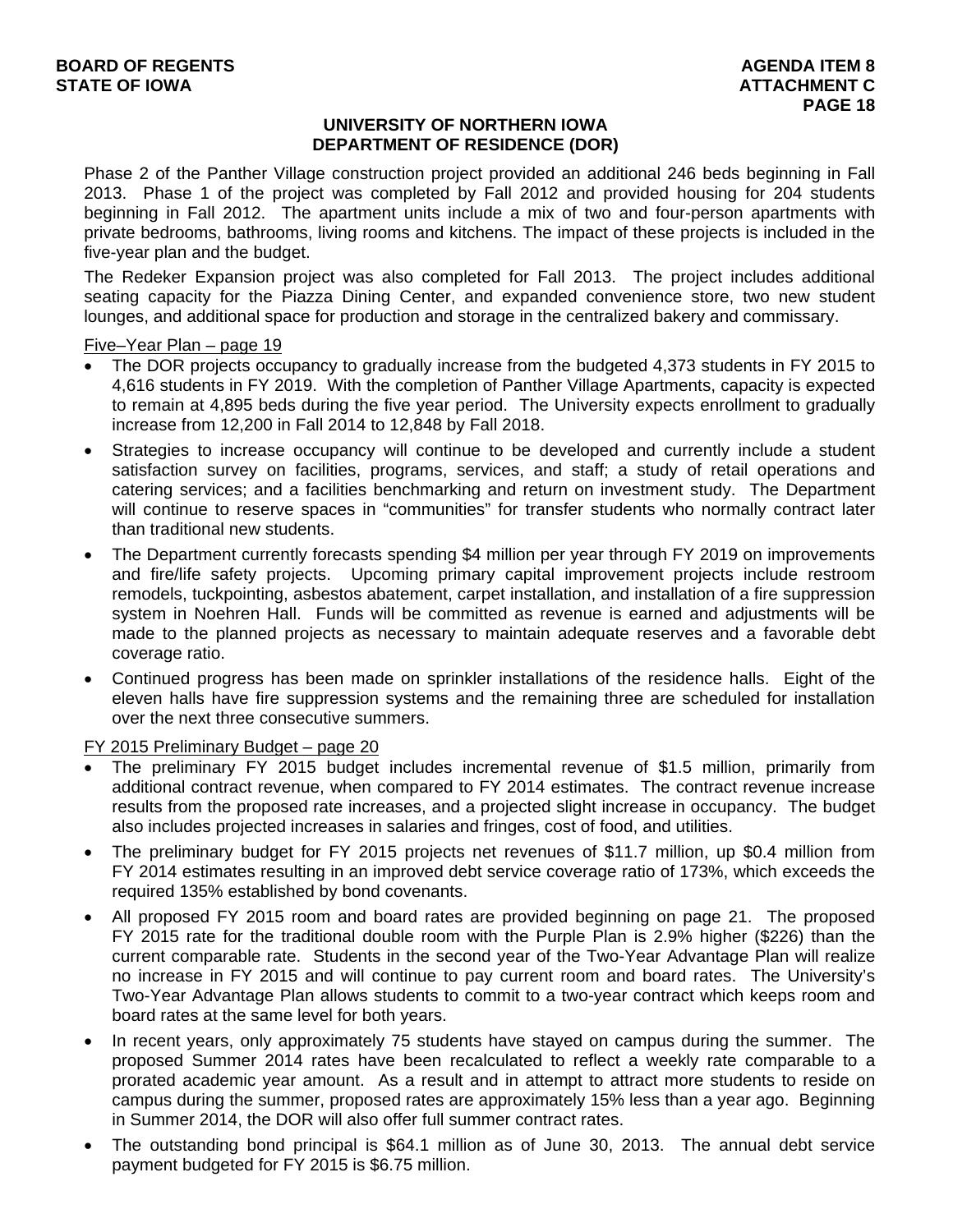# **BOARD OF REGENTS**<br> **BOARD OF REGENTS**<br> **STATE OF IOWA**<br> **ATTACHMENT C STATE OF IOWA**

### **University of Northern Iowa's Five Year Plan Summary Department of Residence**

(Dollars in Thousands)

|                                               | Actual       | Estimated    | Proposed     | <b>Constant Dollars</b> |        |    |        |              |              |
|-----------------------------------------------|--------------|--------------|--------------|-------------------------|--------|----|--------|--------------|--------------|
|                                               | FY 13        | FY 14        | FY 15        |                         | FY 16  |    | FY 17  | FY 18        | FY 19        |
| 1 - ENROLLMENT & OCCUPANCY                    |              |              |              |                         |        |    |        |              |              |
| (a) Fall Enrollment Head Count                | 12,273       | 12,159       | 12,200       |                         | 12,359 |    | 12,382 | 12,568       | 12,848       |
| Residence Hall Housing                        |              |              |              |                         |        |    |        |              |              |
| (b) Current Operating Capacity (# of beds)    | 3,807        | 3,807        | 3,807        |                         | 3,807  |    | 3,807  | 3,807        | 3,807        |
| (c) Occupancy (permanent beds)                | 3,637        | 3,355        | 3,364        |                         | 3,409  |    | 3,410  | 3,470        | 3,557        |
| (d) Occupancy Ratio                           | 95.5%        | 88.1%        | 88.4%        |                         | 89.5%  |    | 89.6%  | 91.1%        | 93.4%        |
| <b>Apartment Housing</b>                      |              |              |              |                         |        |    |        |              |              |
| (e) Current Operating Capacity                | 842          | 1,088        | 1,088        |                         | 1,088  |    | 1,088  | 1,088        | 1,088        |
| (f) Occupancy                                 | 792          | 1,018        | 1,021        |                         | 1,037  |    | 1,037  | 1,046        | 1,059        |
| (g) Occupancy Ratio                           | 94.1%        | 93.6%        | 93.8%        |                         | 95.3%  |    | 95.3%  | 96.1%        | 97.3%        |
| <b>2 - CAPITAL IMPROVEMENTS &amp; REPAIRS</b> |              |              |              |                         |        |    |        |              |              |
| (a) Improvements from Bond Proceeds           | \$<br>11,605 |              |              |                         |        |    |        |              |              |
| (b) Improvements from Voluntary Reserves      | 5,255        | 4,000        | 4,000        |                         | 4,000  |    | 4,000  | 4,000        | 4,000        |
| (c) Repairs from Current Revenues             | 1,458        | 1,725        | 1,821        |                         | 1,821  |    | 1,821  | 1,821        | 1,821        |
| (d) Gross Square Feet Maintained (000's)      | 1,445        | 1,572        | 1,572        |                         | 1,572  |    | 1,572  | 1,572        | 1,572        |
| 3 - OPERATING REVENUES & EXPENDITURES         |              |              |              |                         |        |    |        |              |              |
| (a) Total Revenues                            | \$<br>36,642 | \$<br>37,220 | \$<br>38,365 | \$                      | 38,856 | \$ | 38,864 | \$<br>39,419 | \$<br>40,224 |
| (b) Less Expenditures (Excluding Univ O.H.)   | 25,375       | 25,943       | 26,706       |                         | 26,755 |    | 26,756 | 26,811       | 26,891       |
| (c) Net Operating Revenues                    | 11,267       | 11,277       | 11,659       |                         | 12,101 |    | 12,108 | 12,608       | 13,333       |
| (d) Less Mandatory Transfers                  | 330          | 330          | 330          |                         | 330    |    | 330    | 330          | 330          |
| (e) Less Debt Service                         | 4,921        | 6,769        | 6,750        |                         | 6,748  |    | 6,738  | 6,740        | 6,256        |
| (f) Net to Voluntary Reserves                 | \$<br>6,016  | \$<br>4,178  | \$<br>4,579  | \$                      | 5,023  | \$ | 5,040  | \$<br>5,538  | \$<br>6,747  |
| 4 - VOLUNTARY (UNRESTRICTED) RESERVES         |              |              |              |                         |        |    |        |              |              |
| (a) Beginning Balance                         | \$<br>12,407 | \$<br>12,820 | \$<br>12,360 | \$                      | 12,552 | \$ | 13,186 | \$<br>13,836 | \$<br>14,984 |
| (b) Add Mandatory Transfers from (3d)         | 330          | 330          | 330          |                         | 330    |    | 330    | 330          | 330          |
| (c) Add Net to Voluntary Reserves from (3f)   | 6,016        | 4,178        | 4,579        |                         | 5,023  |    | 5,040  | 5,538        | 6,747        |
| (d) Less Improvements (2b) & Other Costs      | 5,933        | 4,968        | 4,717        |                         | 4,719  |    | 4,720  | 4,720        | 4,722        |
| (e) Year-End Balance                          | \$<br>12,820 | \$<br>12,360 | \$<br>12,552 | \$                      | 13,186 | \$ | 13,836 | \$<br>14,984 | \$<br>17,339 |
|                                               |              |              |              |                         |        |    |        |              |              |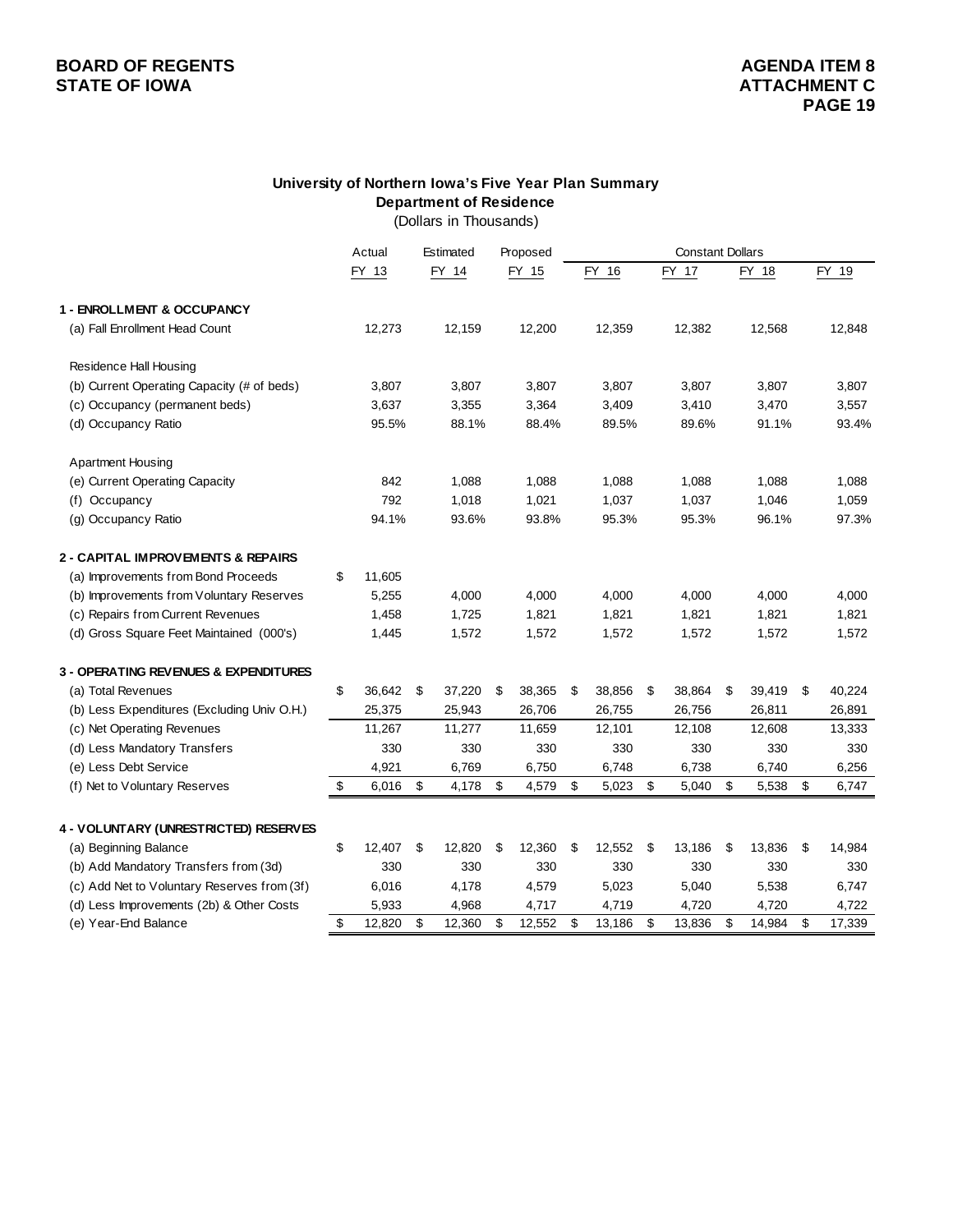# **University of Northern Iowa Residence System Preliminary Budget 2014-15**

|                                              | Approved |            |    |               |    |                  |    | Proposed      |
|----------------------------------------------|----------|------------|----|---------------|----|------------------|----|---------------|
|                                              |          | Actual     |    | <b>Budget</b> |    | <b>Estimates</b> |    | <b>Budget</b> |
|                                              |          | 2012-13    |    | 2013-14       |    | 2013-14          |    | 2014-15       |
| <b>OPERATIONS</b>                            |          |            |    |               |    |                  |    |               |
| Revenues                                     | \$       | 36,641,607 | \$ | 36,879,901    | \$ | 37,220,490       | \$ | 38,365,271    |
| <b>Expenditures for Operations</b>           |          | 25,374,719 |    | 27,226,419    |    | 25,943,042       |    | 26,706,577    |
| Net Revenues                                 |          | 11,266,888 |    | 9,653,482     |    | 11,277,448       |    | 11,658,694    |
| % of Revenues                                |          | 30.7%      |    | 26.2%         |    | 30.3%            |    | 30.4%         |
| Debt Service (due July 1)                    |          | 4,920,615  |    | 6,769,415     |    | 6,769,415        |    | 6,749,590     |
| <b>Mandatory Transfers</b>                   |          | 330,000    |    | 330,000       |    | 330,000          |    | 330,000       |
| Net After Debt Service & Mandatory Transfers | \$       | 6,016,273  | \$ | 2,554,067     | \$ | 4,178,033        | \$ | 4,579,104     |
| % of Revenues                                |          | 16.4%      |    | 6.9%          |    | 11.2%            |    | 11.9%         |
| Debt Service Coverage Ratio                  |          | 229%       |    | 143%          |    | 167%             |    | 173%          |
| University Overhead Payment                  | \$       | 678,657    | \$ | 730,660       | \$ | 698,576          | \$ | 717,664       |
| <b>FUND BALANCES (June 30)</b>               |          |            |    |               |    |                  |    |               |
| Operation & Maintenance Fund                 |          | 269,244    |    |               |    |                  |    |               |
| Improvement Fund                             |          | 4,630,575  |    | 4,081,356     |    | 3,960,575        |    | 3,290,575     |
| System Fund                                  |          | 7,920,488  |    | 3,950,591     |    | 8,399,945        |    | 9,261,383     |
| Subtotal--Voluntary Reserves                 |          | 12,820,307 |    | 8,031,947     |    | 12,360,520       |    | 12,551,958    |
| <b>Bond Reserve Fund</b>                     |          | 6,115,951  |    | 6,115,951     |    | 6,115,951        |    | 6,115,951     |
| <b>Bond Construction Fund</b>                |          | 700,914    |    |               |    |                  |    |               |
| Subtotal--Mandatory Reserves                 |          | 6,816,865  |    | 6,115,951     |    | 6,115,951        |    | 6,115,951     |
| <b>Total Fund Balances (June 30)</b>         | \$       | 19,637,172 | \$ | 14,147,898    | \$ | 18,476,471       | \$ | 18,667,909    |
| <b>REVENUES AND EXPENDITURES DETAIL</b>      |          |            |    |               |    |                  |    |               |
| <b>Revenues</b>                              |          |            |    |               |    |                  |    |               |
| Contracts                                    | \$       | 30,818,159 | \$ | 30,521,239    | \$ | 31,426,735       | \$ | 32,452,710    |
| <b>Interest</b>                              |          | 233,526    |    | 396,000       |    | 225,000          |    | 200,000       |
| Other Income                                 |          | 5,589,922  |    | 5,962,662     |    | 5,568,755        |    | 5,712,561     |
| <b>Total Revenues</b>                        | \$       | 36,641,607 | \$ | 36,879,901    | \$ | 37,220,490       | \$ | 38,365,271    |
| <b>Expenditures for Operations</b>           |          |            |    |               |    |                  |    |               |
| Salaries, Wages & Benefits                   | \$       | 14,499,799 | \$ | 15,084,771    | \$ | 14,291,969       | \$ | 14,466,673    |
| Cost of Food or Goods Sold                   |          | 4,556,504  |    | 4,685,800     |    | 4,513,720        |    | 4,710,335     |
| Other Operating Expense                      |          | 2,688,328  |    | 3,495,073     |    | 2,771,698        |    | 2,854,598     |
| <b>Utilities</b>                             |          | 2,171,713  |    | 2,342,600     |    | 2,640,852        |    | 2,854,054     |
| Repairs & Maintenance                        |          | 1,458,375  |    | 1,618,175     |    | 1,724,803        |    | 1,820,917     |
| <b>Total Expenditures</b>                    | \$       | 25,374,719 | \$ | 27,226,419    | \$ | 25,943,042       | \$ | 26,706,577    |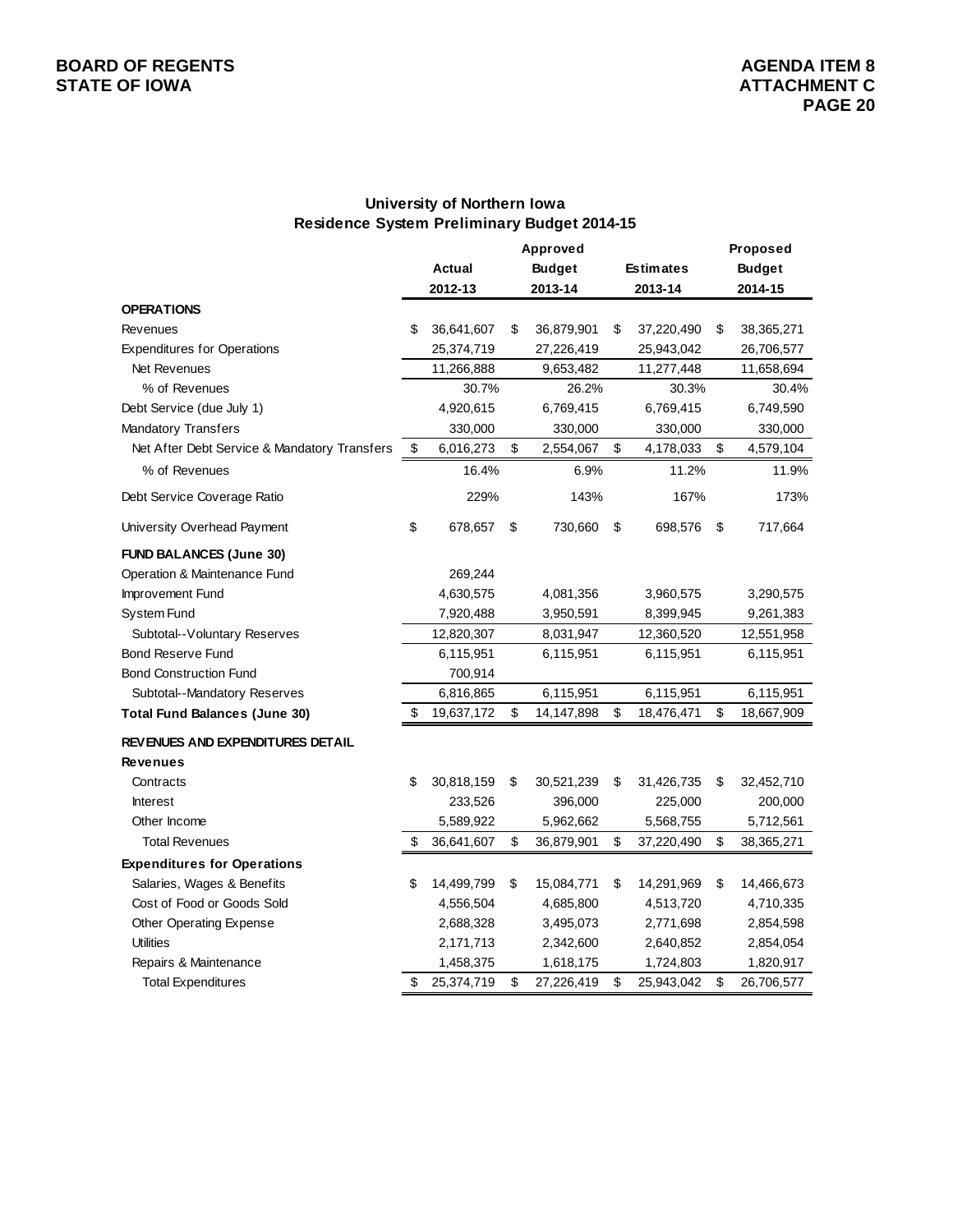#### **UNIVERSITY OF NORTHERN IOWA PROPOSED RESIDENCE RATES ACADEMIC YEAR 2014‐15**

|                                                           | <b>Room and Board Combined</b> |            |         |                   |   |          |          |  |  |  |
|-----------------------------------------------------------|--------------------------------|------------|---------|-------------------|---|----------|----------|--|--|--|
|                                                           |                                | 2013-14    | 2014-15 |                   |   | S        | %        |  |  |  |
| Residence Halls - Academic Year                           |                                | Rate       |         | Proposed rate (a) |   | Increase | Increase |  |  |  |
| Double Room w/meal plan                                   |                                |            |         |                   |   |          |          |  |  |  |
| Gold Plan (Unlimited access \$250 DD per semester) (b)    | \$                             | 8.170 \$   |         | 8,396             | S | 226      | 2.8%     |  |  |  |
| Purple Plan (Unlimited access \$50 DD per semester) (b)   | \$                             | 7,820 \$   |         | 8.046             | S | 226      | 2.9%     |  |  |  |
| Panther Block (200 meals and \$250 DD per semester)       | \$                             | 7.970 \$   |         | 8,192             | S | 222      | 2.8%     |  |  |  |
| Basic Block (160 meals per semester)                      | \$                             | $6,930$ \$ |         | 7.142             |   | 212      | 3.1%     |  |  |  |
| Single room additional charge                             | \$                             | 825        | - S     | 915               | S | 90       | 10.9%    |  |  |  |
| Double room contracted as a single room additional charge | Ś                              | 1.200      | - S     | 1,305             |   | 105      | 8.8%     |  |  |  |
| Lawther suite additional charge                           |                                | 300        |         | 435               |   | 135      | 45.0%    |  |  |  |

(a) Students participating in the 2-Year Advantage Plan will continue to pay 2013-14 rates.

*(b) Plans available to freshmen.*

| Overflow housing credit                       |             | \$50 plus \$25 for each week beginning the third week |       |      |                          |         |
|-----------------------------------------------|-------------|-------------------------------------------------------|-------|------|--------------------------|---------|
| Residence Hall activity fee                   | \$<br>20    | S.                                                    | 20    | - \$ | $\overline{\phantom{a}}$ | $0.0\%$ |
| Per day early arrival                         | \$<br>30    | \$                                                    | 36    | - \$ | 6                        | 20.0%   |
| ROTH (Room only option) (39 weeks)            |             |                                                       |       |      |                          |         |
| 6 Person Suite Double                         | \$<br>3,374 | S                                                     | 3,610 | Ŝ.   | 236                      | 7.0%    |
| 6 Person Suite Single                         | \$<br>4,670 | S                                                     | 4,801 | S    | 131                      | 2.8%    |
| 6 Person Apt. Double                          | \$<br>3,974 | S                                                     | 4,252 | Ŝ.   | 278                      | 7.0%    |
| 6 Person Apt. Single                          | \$<br>5,560 | S                                                     | 5,655 | Ŝ.   | 95                       | 1.7%    |
| 4 Person Apt. Double                          | \$<br>3,974 | S                                                     | 4,252 | Ŝ.   | 278                      | 7.0%    |
| 4 Person Apt. Single                          | \$<br>5,560 | S                                                     | 5,655 | Ŝ.   | 95                       | 1.7%    |
| 2 Person Apt. Double                          | \$<br>4,880 | S                                                     | 5,221 | S.   | 341                      | 7.0%    |
| 2 Person Apt. Single                          | \$<br>6,450 | \$.                                                   | 6,944 | -\$  | 494                      | 7.7%    |
| Panther Village (Room only option) (39 weeks) |             |                                                       |       |      |                          |         |
| 4 Person Bedroom                              | \$<br>6,112 | Ŝ.                                                    | 6,204 | -\$  | 92                       | 1.5%    |
| 2 Person Bedroom                              | \$<br>6,730 | S                                                     | 6,831 | Ś.   | 101                      | 1.5%    |
| Studio                                        | \$<br>7,346 | \$                                                    | 7,456 | \$   | 110                      | 1.5%    |

Note: The double room with the "Purple" meal plan is the standard rate used for comparative purposes.